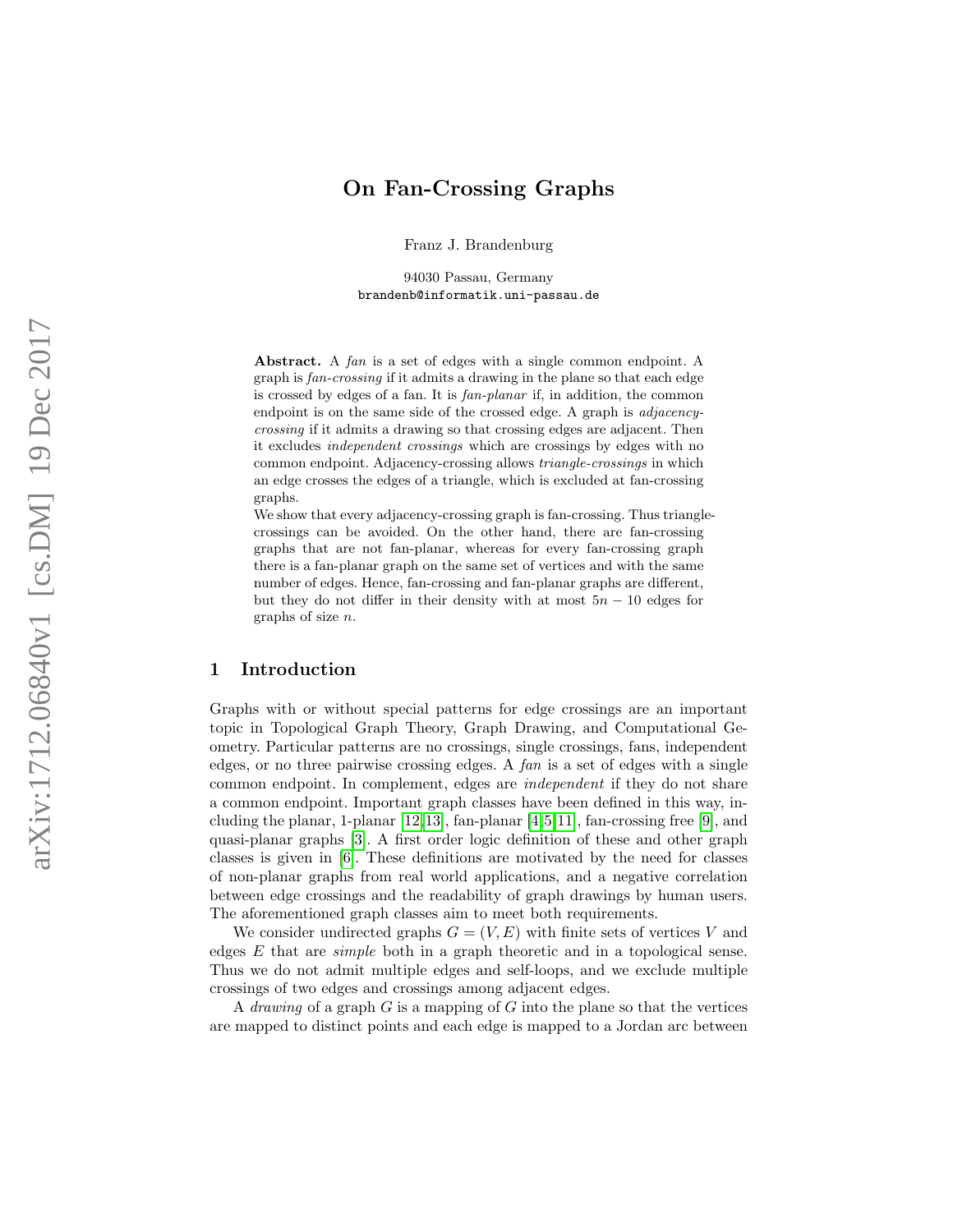the endpoints. Two edges cross if their Jordan arcs intersect in a point other than an endpoint. Crossings subdivide an edge into uncrossed pieces, called edge segments, whose endpoints are vertices or crossing points. An edge is *uncrossed* if and only if it consists of a single edge segment. A drawn graph is called a topological graph. In other works, a topological graph is called an embedding which is the class of topologically equivalent drawings. An embedding defines a rotation system which is the cyclic sequence of edges incident to each vertex. A drawn graph partitions the plane into topologically connected regions, called faces. The unbounded region is called the *outer face*. The *boundary* of each face consists of a cyclic sequence of edge segments. It is commonly specified by the sequence of vertices and crossing points of the edge segments. The subgraph of a graph G induced by a subset U of vertices is denoted by  $G[U]$ . It inherits its embedding from an embedding of  $G$ , from which all vertices not in  $U$  and all edges with at most one endpoint in U are removed.

<span id="page-1-1"></span><span id="page-1-0"></span>

Fig. 1. (a) A fan-crossing and (b) an independent crossing or fan-crossing free

An edge e has a fan-crossing if the crossing edges form a fan, as in Fig.  $1(a)$ , and an independent crossing if the crossing edges are independent, see Fig. [1\(b\).](#page-1-1) Fan-crossings are also known as radial  $(k, 1)$  grid crossings and independent crossings as grid crossings [\[1\]](#page-17-2). Independent crossings are excluded if and only if adjacency-crossings are allowed in which two edges are adjacent if they both cross an edge [\[6\]](#page-18-5).

Fan-planar graphs were introduced by Kaufmann and Ueckerdt [\[11\]](#page-18-3), who imposed a special restriction, called *configuration II*. It is shown in Fig. [2\(a\).](#page-2-0) Let  $e, f$  and  $g$  be three edges in a drawing so that  $e$  is crossed by  $f$  and  $g$ , and f and q share a common vertex t. Then they form configuration II if one endpoint of  $e$  is inside a cycle through  $t$  with segments of  $e, f$  and  $g$ , and the other endpoint of e is outside this cycle. If  $e = \{u, v\}$  is oriented from u (left) to v (right) and f and g are oriented away from t, then f and g cross  $e$  from different directions. Configuration II admits triangle-crossings in which an edge crosses the edges of a triangle, see Fig. [2\(b\).](#page-2-1) Observe that a triangle-crossing is the only configuration in which an edge is crossed by edges that do not form a fan and that are not independent.

A graph is fan-crossing free if it admits a drawing without fan-crossings [\[9\]](#page-18-4). Then there are only independent crossings. A graph is  $fan-crossing$  if it admits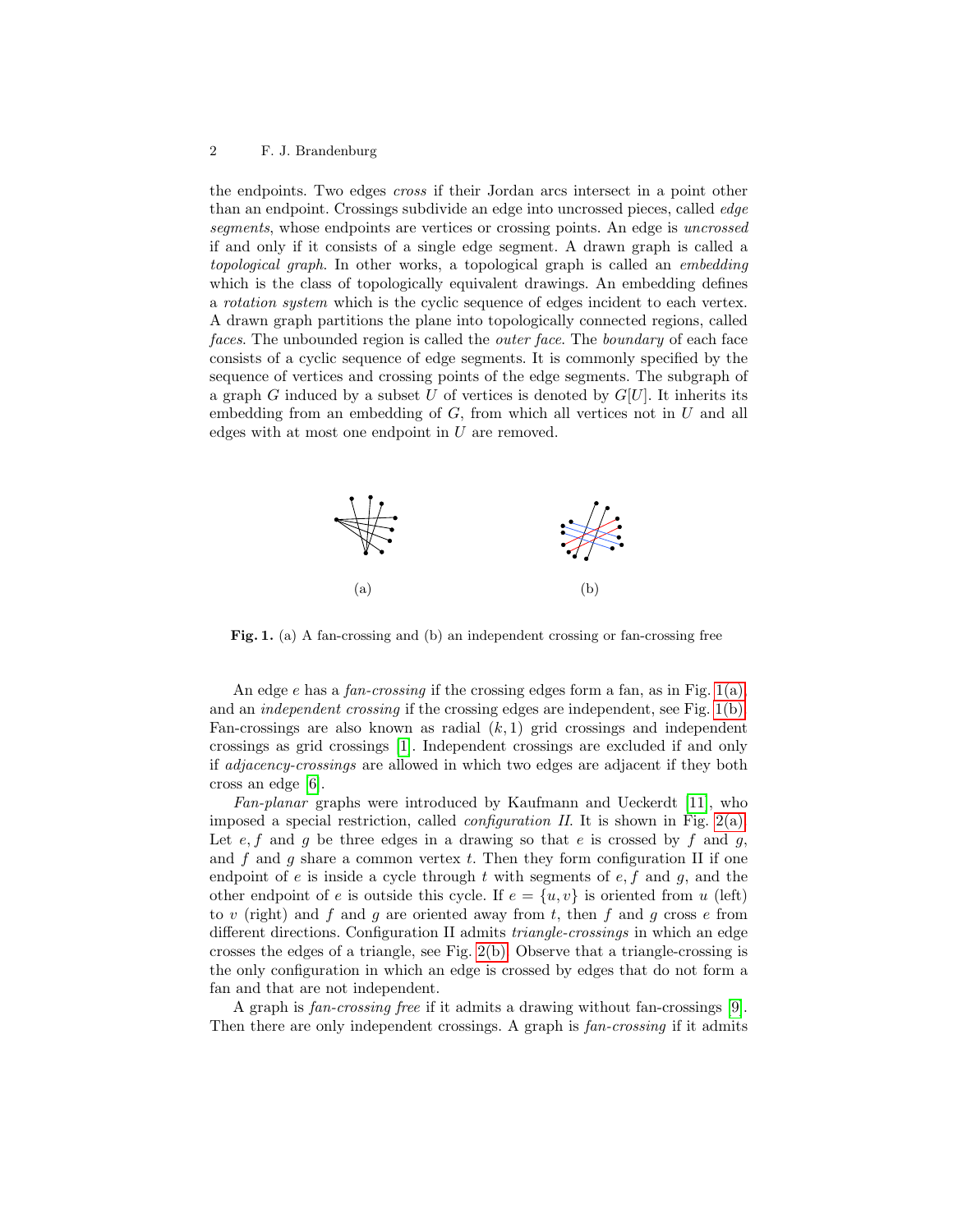<span id="page-2-1"></span><span id="page-2-0"></span>

Fig. 2. (a) Configuration II in which edge  $e = \{u, v\}$  is crossed by edges  $\{t, x\}$  and  $\{t, y\}$ and x and y are on opposite sides of e and (b) edge  $e = \{u, v\}$  crosses a triangle. The shaded regions represent subgraphs which shall prohibit another routing of e. Similar regions could be added to (a), as in Fig. [12.](#page-16-0)

a drawing in which each crossing is a fan-crossing, and adjacency-crossing if it can be drawn so that each edge is crossed by edges that are adjacent. Then independent crossings are excluded. As stated in [\[6\]](#page-18-5), adjacency crossing is complementary to independent crossing, but the graph classes are not complementary and both properly include the 1-planar graphs. A graph is  $fan-planar$  if it avoids independent crossings and configuration II [\[11\]](#page-18-3).

Observe the subtle differences between adjacency-crossing, fan-crossing, and fan-planar graphs, which each exclude independent crossings, and in addition exclude triangle-crossings and configuration II, respectively. Kaufmann and Ueckerdt [\[11\]](#page-18-3) observed that configuration II cannot occur in straight-line drawings, so that every straight-line adjacency-crossing drawing is fan-planar. They proved that fan-planar graphs of size n have at most  $5n-10$  edges and posed the density of adjacency-crossing graphs as an open problem. The density defines an upper bound an on the number of edges in graphs of size  $n$ . We show that trianglecrossings can be avoided by an edge rerouting, and that configuration II can be restricted to a special case. Moreover, the allowance or exclusion of configuration II has no impact on the density, which answers the above question. In particular, we prove the following:

- 1. Every adjacency-crossing graph is fan-crossing. Thus triangle-crossings can be avoided.
- 2. There are fan-crossings graphs that are not fan-planar. Thus configuration II is essential.
- 3. For every fan-crossing graph G there is a fan-planar graph  $G'$  on the same set of vertices and with (at least) the same number of edges. Thus fan-crossing graphs of size *n* have at most  $5n - 10$  edges.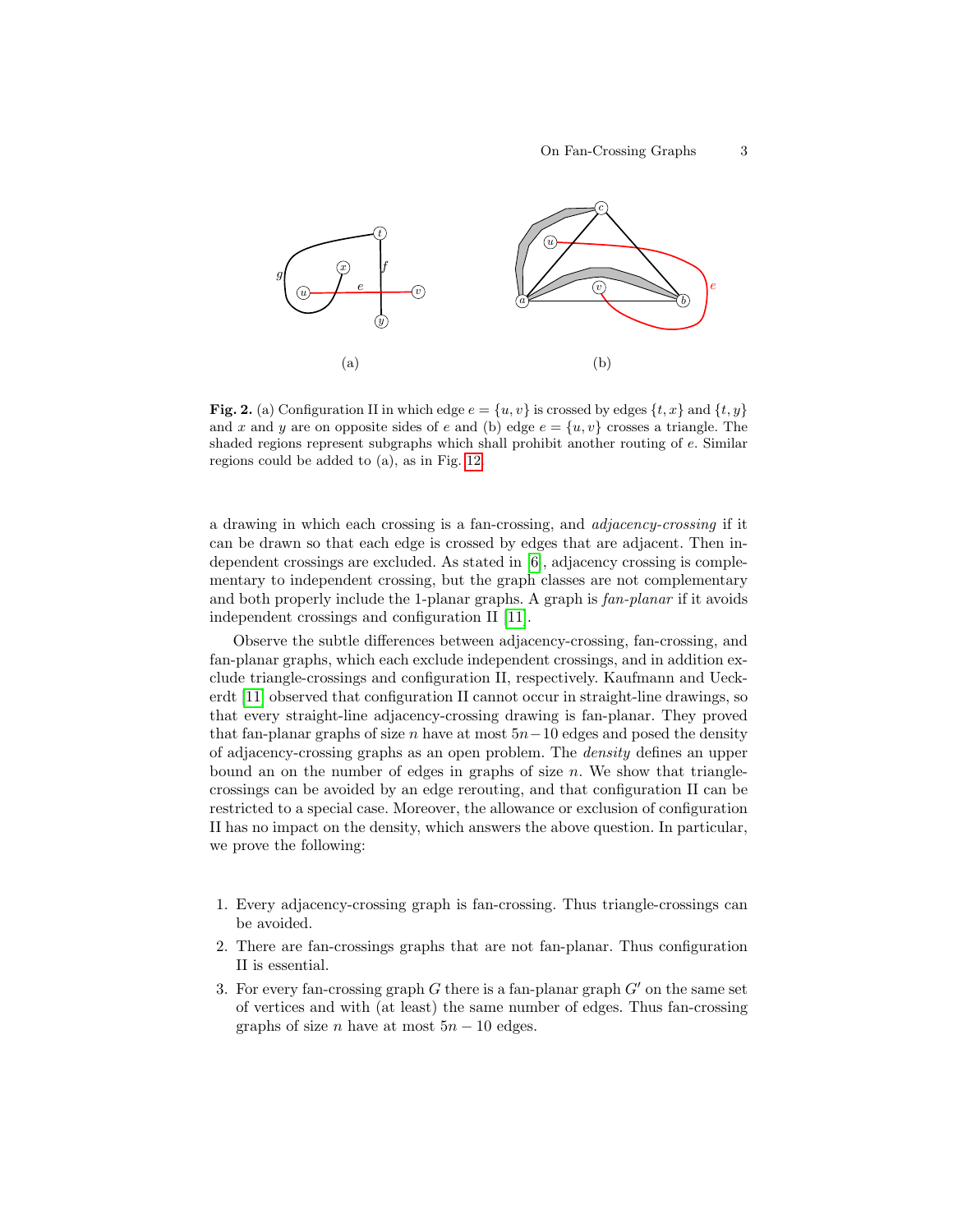We prove that triangle-crossings can be avoided by an edge rerouting in Section [2](#page-3-0) study configuration II in Section [3.](#page-12-0) We conclude in Section [4](#page-17-3) with some open problems on fan-crossing graphs.

# <span id="page-3-0"></span>2 Triangle-Crossings

In this section, all embeddings  $\mathcal{E}(G)$  are adjacency-crossing or equivalently they exclude independent crossings. We consider triangle-crossings and show that they can be avoided by an edge rerouting. A *rerouted edge* is denoted by  $\tilde{e}$  if e is the original one. More formally, we transform an adjacency-crossing embedding  $\mathcal{E}(G)$  into an adjacency-crossing embedding  $\mathcal{E}(G)$  which differs from  $\mathcal{E}(G)$  in the embedding of the rerouted edges such that  $\tilde{e}$  does not cross a particular triangle if e crosses that triangle.

For convenience, we assume that triangle-crossings are in a *standard config*uration, in which a triangle  $\Delta = (a, b, c)$  is crossed by edges  $e_1, \ldots, e_k$  for some  $k \geq 1$  that cross each edge of  $\Delta$ . We call each  $e_i$  a triangle-crossing edge of  $\Delta$ . These edges are incident to a common vertex u if  $k \geq 2$ . We assume that a triangle-crossing edge  $e = \{u, v\}$  crosses  $\{a, c\}, \{b, c\}$  and  $\{a, b\}$  in this order and that u is outside  $\Delta$ . Then v must be inside  $\Delta$ . All other cases are similar exchanging inside and outside and the order in which the edges of  $\Delta$  are crossed.

We need some further notation. Let  $fan(v)$  denote a subset of edges incident to vertex  $v$  that cross a particular edge. This is a generic definition. If the crossed edge is given, then  $fan(v)$  can be retrieved from the embedding  $\mathcal{E}(G)$ . In general,  $fan(v)$  does not contain all edges incident to v. A sector is a subsequence of edges of  $fan(v)$  properly between two edges  $\{v, s\}$  and  $\{v, t\}$  in clockwise order. An edge  $e$  is *covered* by a vertex  $v$  if  $e$  is crossed by at least two edges incident to  $v$ so that  $fan(v)$  has at least two elements. Let  $cover(v)$  denote the set of edges covered by v. Note that uncrossed edges and edges that are crossed only once are not covered. If an edge e is crossed by an edge  $q = \{u, v\}$ , then e is a candidate for cover $(u)$  or cover $(v)$  and  $e \notin cover(w)$  for any other vertex  $w \neq u, v$  except if e crosses a triangle. In fact, an edge  $e = \{u, v\}$  is triangle-crossing if and only if  $\{e\} = cover(x) \cap cover(y)$  for vertices  $x \neq y$ . To see this, observe that  $e \in cover(x)$  for  $x = a, b, c$  if e crosses a triangle  $\Delta = (a, b, c)$ . Conversely, if e is crossed by edges  $\{a, w_1\}, \{a, w_2\}$  and  $\{b, w_3\}$  with  $a \neq b$  and  $w_1 \neq w_2$ , then  $w_1 = w_3$  and  $w_2 = b$  (up to renaming) if there are no independent crossings.

Triangle crossings are special. If an edge e crosses a triangle  $\Delta$ , then e cannot be crossed by any edge other than the edges of  $\Delta$ . In particular, e cannot cross another triangle or another triangle-crossing edge. But an edge may be part of two triangle-crossings, as a common edge of two crossed triangles, as shown in Fig. [3\(a\),](#page-4-0) or as a triangle-crossing edge of one triangle and an edge of another triangle, as shown in Fig. [3\(b\),](#page-4-1) and both configurations can be combined.

A particular example is  $K_5$ , which has five embeddings [\[10\]](#page-18-6), see Fig. [4.](#page-4-2) The one of Fig. [4\(](#page-4-2)e) has a triangle-crossing. If it is a part of an adjacency-crossing embedding, then we show that it can be transformed into the embedding of Fig. [4\(](#page-4-2)c) by rerouting an edge of the crossed triangle.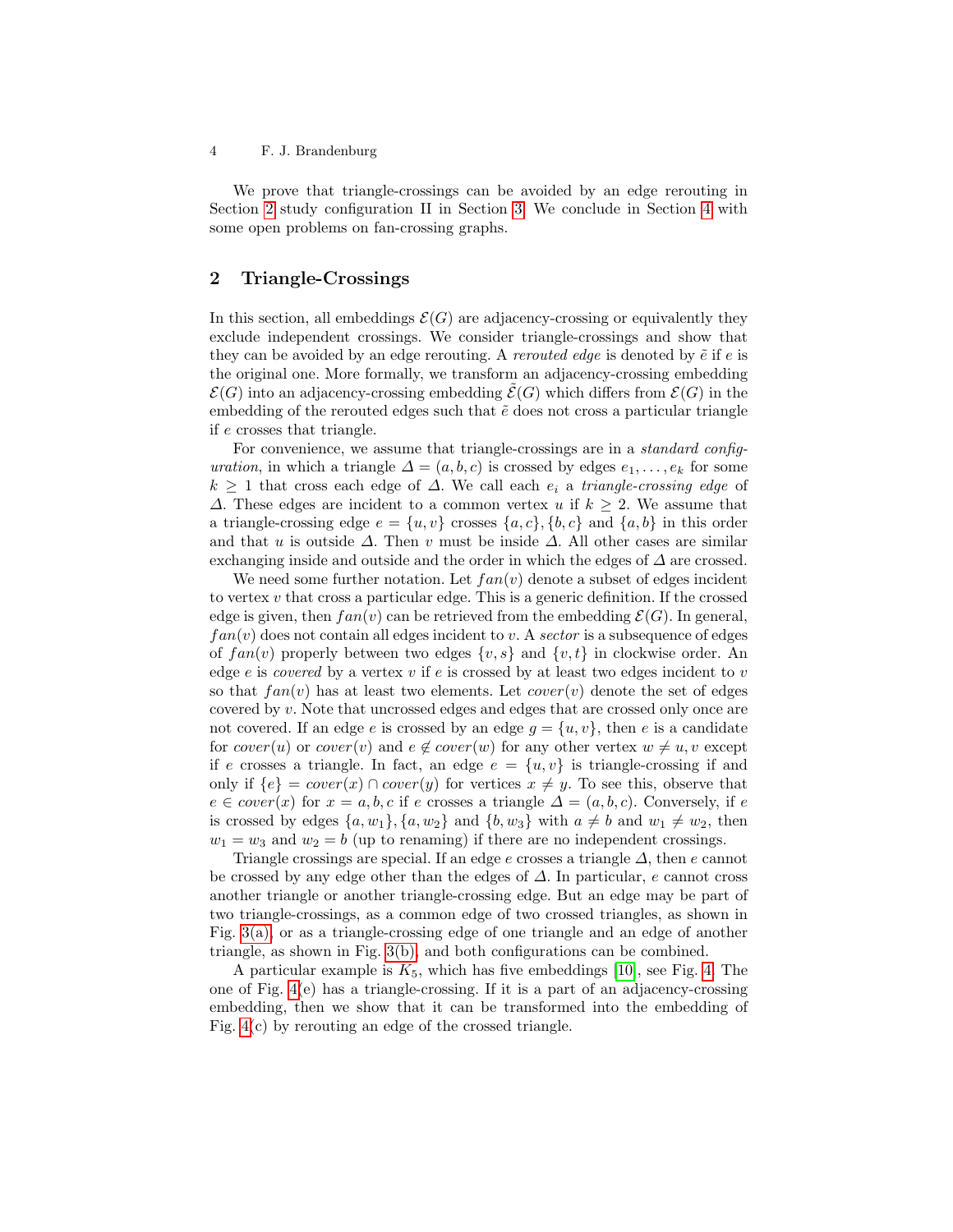<span id="page-4-1"></span><span id="page-4-0"></span>

Fig. 3. Two crossed triangles sharing (a) an edge or (b) an edge and a triangle-crossing edge.



<span id="page-4-2"></span>Fig. 4. All non-isomorphic embeddings of  $K_5$  [\[10\]](#page-18-6) with two drawings. Only (a) is 1planar and fan-crossing free, (b), (c), and (d) are fan-planar and (e) is adjacencycrossing and has a triangle crossing with the triangle-crossing edge drawn red. Our rerouting transforms (e) into (c) and reroutes and straightens the curved edge.

In return, the edges of  $\Delta$  can only be crossed by edges of  $fan(u)$  or  $fan(v)$  if  $e = \{u, v\}$  is a triangle-crossing edge of  $\Delta$ . They are covered by u if there are at least two triangle-crossing edges incident to  $u$ . In addition, there may be edges that cross only one or two edges of  $\Delta$ . These are incident to u or v and they are incident to  $u$  if there are at least two triangle-crossing edges incident to  $u$ . We assume a standard configuration and classify crossing edges by the sequence of crossed edges, as stated in Table 1.

Suppose that u is outside  $\Delta$ . Then the other endpoint of  $g = \{u, w\}$  is inside  $\Delta$  if g is a needle, a hook, or a triangle-crossing edge, and w is outside  $\Delta$  if g is an arrow or a sickle, see Fig.  $5(a)$ . An a-arrow and an a-sickle are covered by a, since they are crossed by at least two edges of  $fan(a)$ . Similarly, a c-arrow and a c-sickle are covered by c. A needle  $g$  may be covered by  $a$  or by  $c$  and there is a preference for  $a(c)$  if g is before (after) any triangle-crossing edge according to the order of crossing points on  $\{a, c\}$  from a to c. Otherwise, there is an instance of configuration II, as shown in Fig.  $9(a)$ . Accordingly, an a-hook may be covered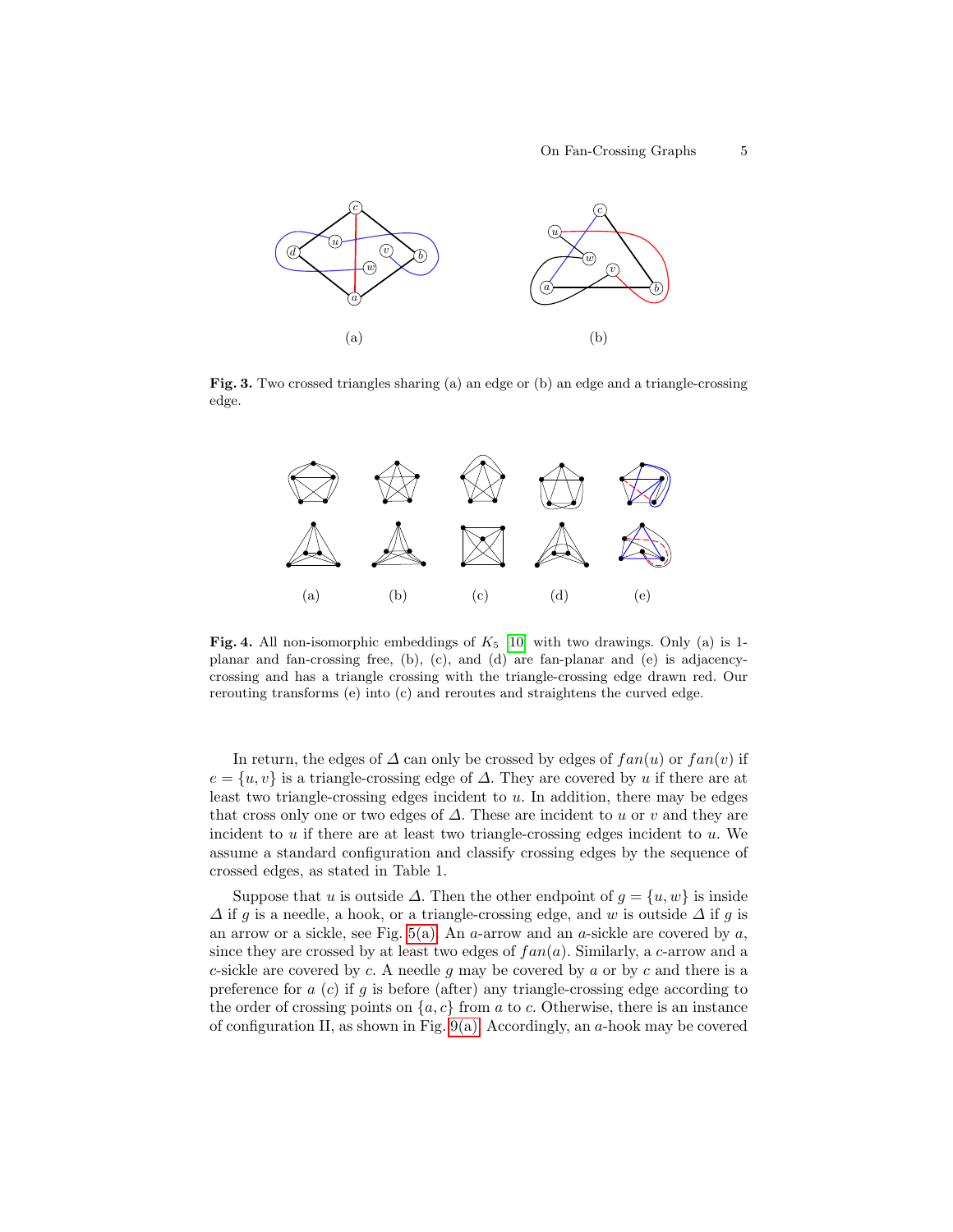| name                               | set                       | sequence of crossed edges     |
|------------------------------------|---------------------------|-------------------------------|
| needle                             | $ N_1, N_2, N_3 \{a, c\}$ |                               |
| $ a\text{-hook} $                  | $H_a$                     | $\{a,b\}$                     |
| $ c\text{-hook} $                  | $H_c$                     | $\{b,c\}$                     |
| $ a\text{-arrow} $                 | $A_a$                     | $\{a,c\}, \{a,b\}$            |
| $c$ -arrow                         | $A_c$                     | $\{a, c\}, \{b, c\}$          |
| $ a\text{-sickle} $                | $S_a$                     | $\{a, b\}, \{a, c\}$          |
| $ c\text{-sickle} $                | $S_c$                     | $\{\{b,c\},\{a,c\}\}$         |
| clockwise triangle-crossing        | C                         | $\{\{a,c\},\{b,c\},\{a,b\}\}$ |
| counterclockwise triangle-crossing | CC                        | $\{a,c\}, \{a,b\}, \{b,c\}$   |

Table 1. Classification of edges crossing the edges of a triangle  $\Delta = (a, b, c)$ 

by a or by b and the crossing edges are on or inside  $\Delta$  if it is covered by b, since the triangle-crossing edges prevent edges from  $b$  outside  $\Delta$  that cross  $a$ -hooks.

By symmetry, we consider needles, hooks, arrows, and sickles from the viewpoint of vertex v inside  $\Delta$ . Then a needle first crosses  $\{a, b\}$  and an a-hook first crosses  $\{a, c\}$  and the other endpoint is outside  $\Delta$ .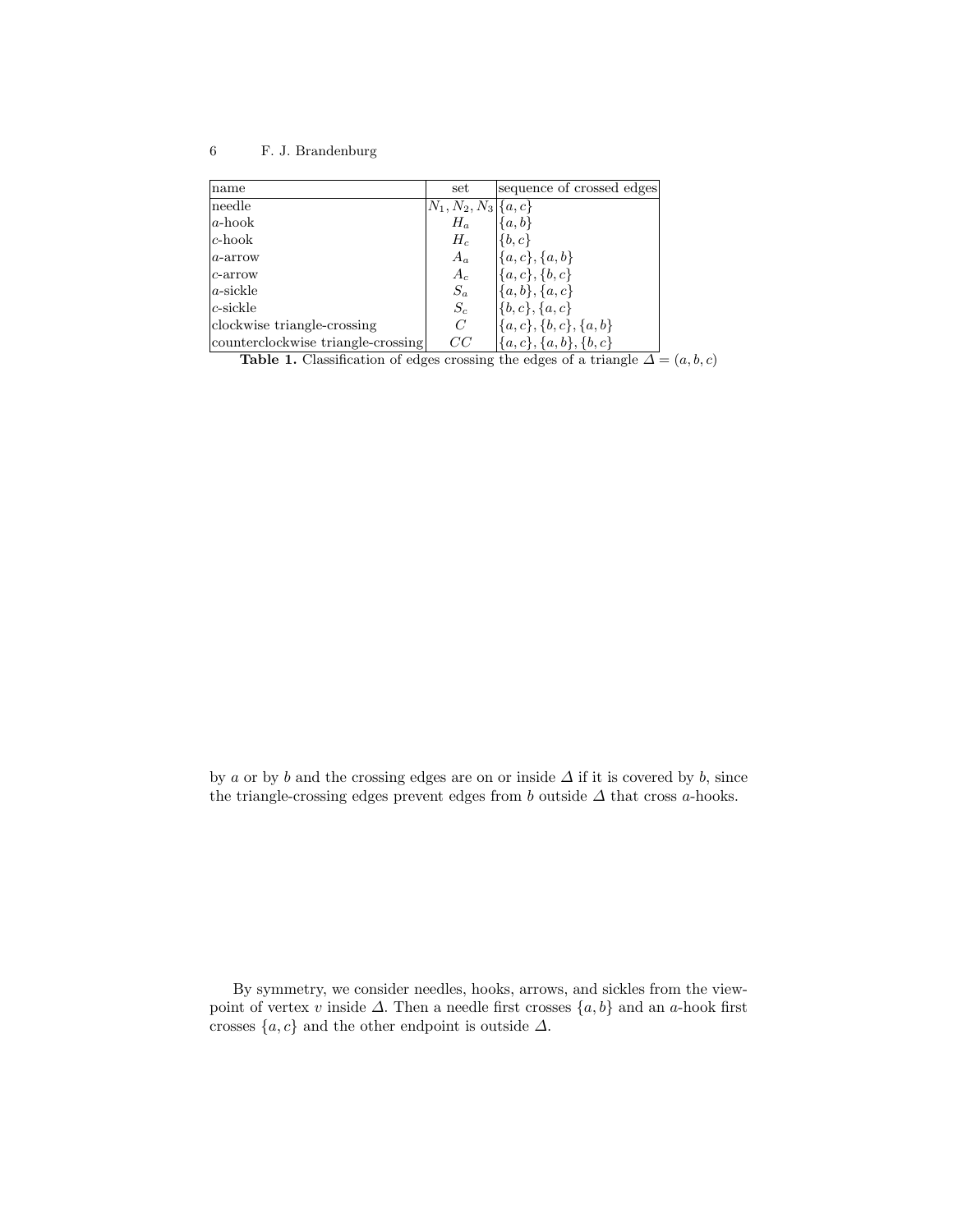<span id="page-6-0"></span>

<span id="page-6-1"></span>Fig. 5. Triangle-crossings (a) with clockwise triangle-crossing edges, c-hooks, c-sickles, and c-arrows crossing  $\{b, c\}$  drawn red and counterclockwise triangle crossing edges, a-arrows, a-hooks and a-sickles crossing  $\{a, b\}$ , drawn blue and (b) rerouting the edges along  $e_i$  and  $e_j$ 

A triangle  $\Delta = (a, b, c)$  can be crossed by several triangle-crossing edges, even in opposite directions, see Fig. [5\(a\).](#page-6-0) We say that a triangle-crossing edge crosses clockwise if it crosses  $\{a, c\}, \{b, c\}, \{a, b\}$  cyclicly in this order, and *counterclock*wise if it crosses the edges in the cyclic order  $\{a, c\}, \{a, b\}, \{b, c\}.$ 

<span id="page-6-2"></span>**Lemma 1.** Let  $\mathcal{E}(G)$  be an adjacency-crossing embedding of a graph G such that a triangle  $\Delta$  is crossed by triangle-crossing edges in clockwise and in counterclockwise order. Then there is an adjacency-crossing embedding in which each triangle-crossing edge is rerouted so that it crosses only one edge of  $\Delta$ , and no new triangle-crossings are introduced.

*Proof.* Suppose that the edges of  $\Delta = (a, b, c)$  are crossed by the edges of a set  $X$ . If there are at least two triangle-crossing edges, then there is a vertex  $u$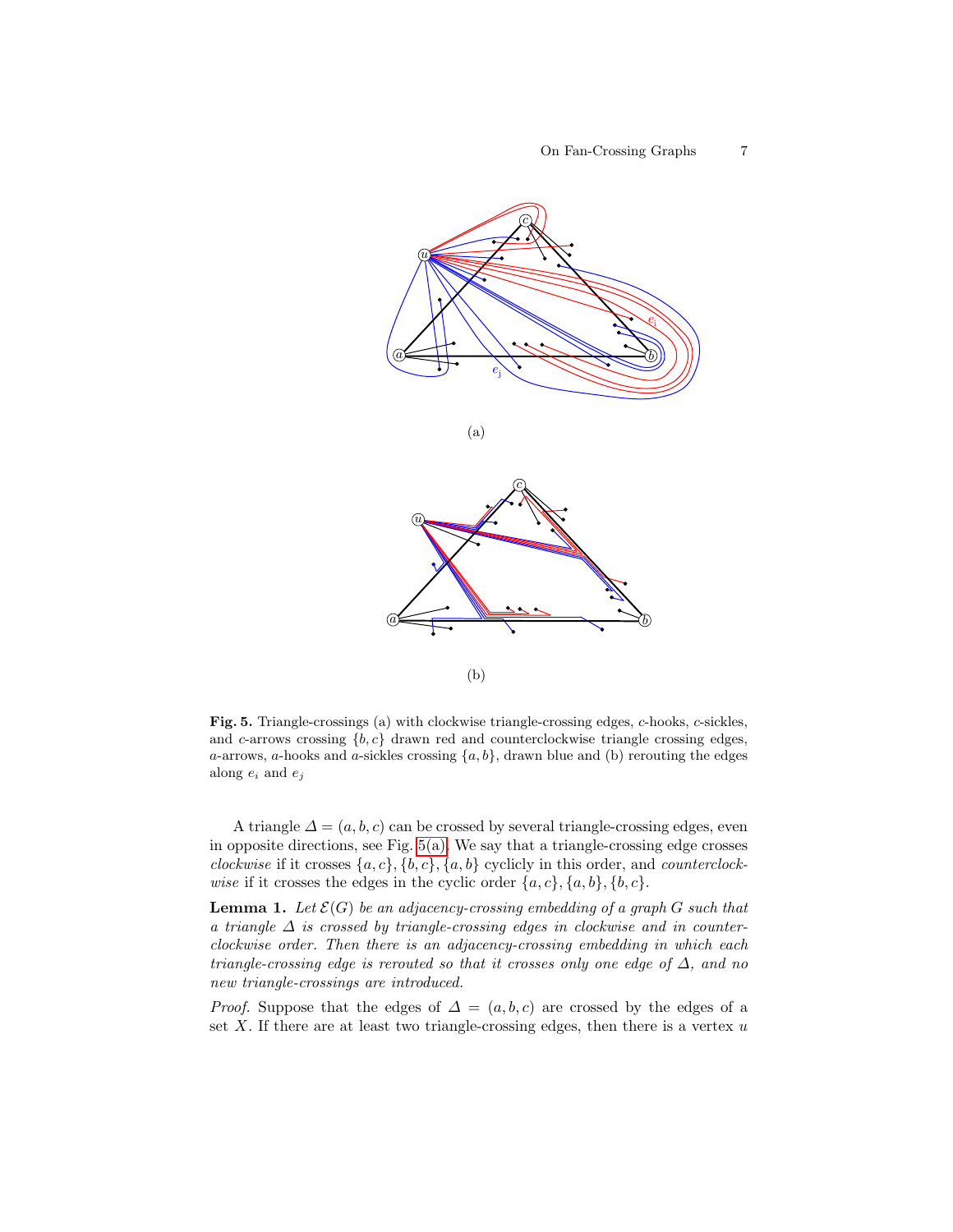so that  $X = fan(u)$ . By our assumption, u is outside  $\Delta$  and  $\{a, c\}$  is crossed first. All other cases are similar. Classify the edges according to Table 1. Choose a clockwise triangle-crossing edge  $e_i$  and a counterclockwise triangle-crossing edge  $e_j$ , and assume that  $e_i$  precedes  $e_j$  in clockwise order at u. The other case is similar. Partition the set of needles so that  $N_1, N_2$  and  $N_3$  are the sets of needles before  $e_i$ , between  $e_i$  and  $e_j$ , and after  $e_j$  in clockwise order at u. Then  $N_3 < e_i < N_2 < e_i < N_1$  according to the order (of the crossing points) on  $\{a, c\}$ . Accordingly, partition the set of counterclockwise triangle-crossing edges into  $CC_l$  and  $CC_r$ , where  $CC_l$  comprises the edges before  $e_i$  and  $CC_r = CC - CC_l$ is the set of edges after  $e_i$ , and partition the set C into the sets of edges to the left and right of  $e_i$ .

Then edges of  $\Delta$  are crossed by the edges of  $X = N_1 \cup N_2 \cup N_3 \cup H_a \cup H_c \cup A_a \cup$  $A_c \cup L_a \cup L_c \cup C \cup CC$ . Some of these sets may be empty. The edges from these sets are unordered at  $u$ . In particular, edges of  $C$  and  $CC$  may alternate, needles may appear anywhere, whereas c-hooks and c-sickles precede triangle-crossing edges which precede a-hooks and a-sickles.

We sort the edges of  $X$  in clockwise order at  $u$  and reroute them along  $e_i$ and  $e_i$  in the following order:

 $S_c < N_1 < CC_l < H_c < A_c < CC_r < N_2 < C_r < A_a < H_a < C_l < N_3 < S_a.$ 

Two edges in a set are ordered by the crossing points with edges of  $\Delta$  so that adjacent edges do not cross one another. The edges of  $S_c$  and  $N_1$  are routed along  $e_i$  from u to the crossing point of  $e_i$  and  $\{a, c\}$ , where they make a left turn and follow  $\{a, c\}$ . Then the rerouted edge  $\tilde{g}$  follows the original g so that  $\tilde{g}$  crosses  $\{a, c\}$  if g is a needle. An edge  $\tilde{g}$  first follows  $e_i$  to the crossing point with  ${b, c}$  if  $g \in H_c \cup CC_l \cup A_c \cup CC_r$ , then it follows  ${b, c}$  and finally g. If  $g \in H_c \cup CC_l$ , then  $\tilde{g}$  makes a left turn and a right turn for edges in  $CC_r$ . Accordingly, edges  $\tilde{g}$  make a left or right turn and cross  $\{b, c\}$  if g is an arrow. An edge  $\tilde{g}$  may follow  $e_i$  or  $e_j$  from u to  $\{a, c\}$  or adopts the route of g if  $g \in N_2$ is a needle between the chosen triangle-crossing edges  $e_i$  and  $e_j$ . Similarly, edges of  $C_r$ ,  $A_a$ ,  $C_l$ ,  $N_3$  and  $S_a$  are routed along  $e_j$  from u to the crossing point with  ${a, b}$  and  ${a, c}$ , respectively, then along one of these edges, and finally along the original edge. For an illustration see Fig. [5.](#page-6-1)

The rerouting saves many crossings. Only arrows cross two edges of  $\Delta$ , and needles, hooks and triangle-crossing edges cross  $\{a, c\}$ . In fact, each rerouted edge is crossed by a subset of edges crossing the original one, except if the edge is a hook. This is due to the fact that triangle-crossing edges are only crossed by the edges of the triangle. Hence, there are (uncrossed) segments from u to  $\{a, c\}$ and from  $\{a, c\}$  to  $\{b, c\}$  and  $\{a, b\}$ , respectively. In the final part,  $\tilde{g}$  coincides with g and adopts the edge crossings from g. In consequence,  $\tilde{g}$  crosses only  ${a, c}$  if g is a triangle-crossing edge. If g is a c-hook, then the crossing with edge  ${b, c}$  is replaced by a crossing with  ${a, c}$  and crossings with edges of  $fan(c)$ outside  $\Delta$  are avoided. The replacement is feasible. A c-hook cannot be covered by b, since a further crossing edge  $\{b, d\}$  must cross a clockwise triangle-crossing edge, which is excluded. Hence,  $\tilde{g}$  is crossed by edges of  $fan(c)$ , and each edge h crossing  $\tilde{g}$  is in  $fan(u)$ . Similarly, edge  $\{a, b\}$  can be replaced by  $\{a, c\}$  at a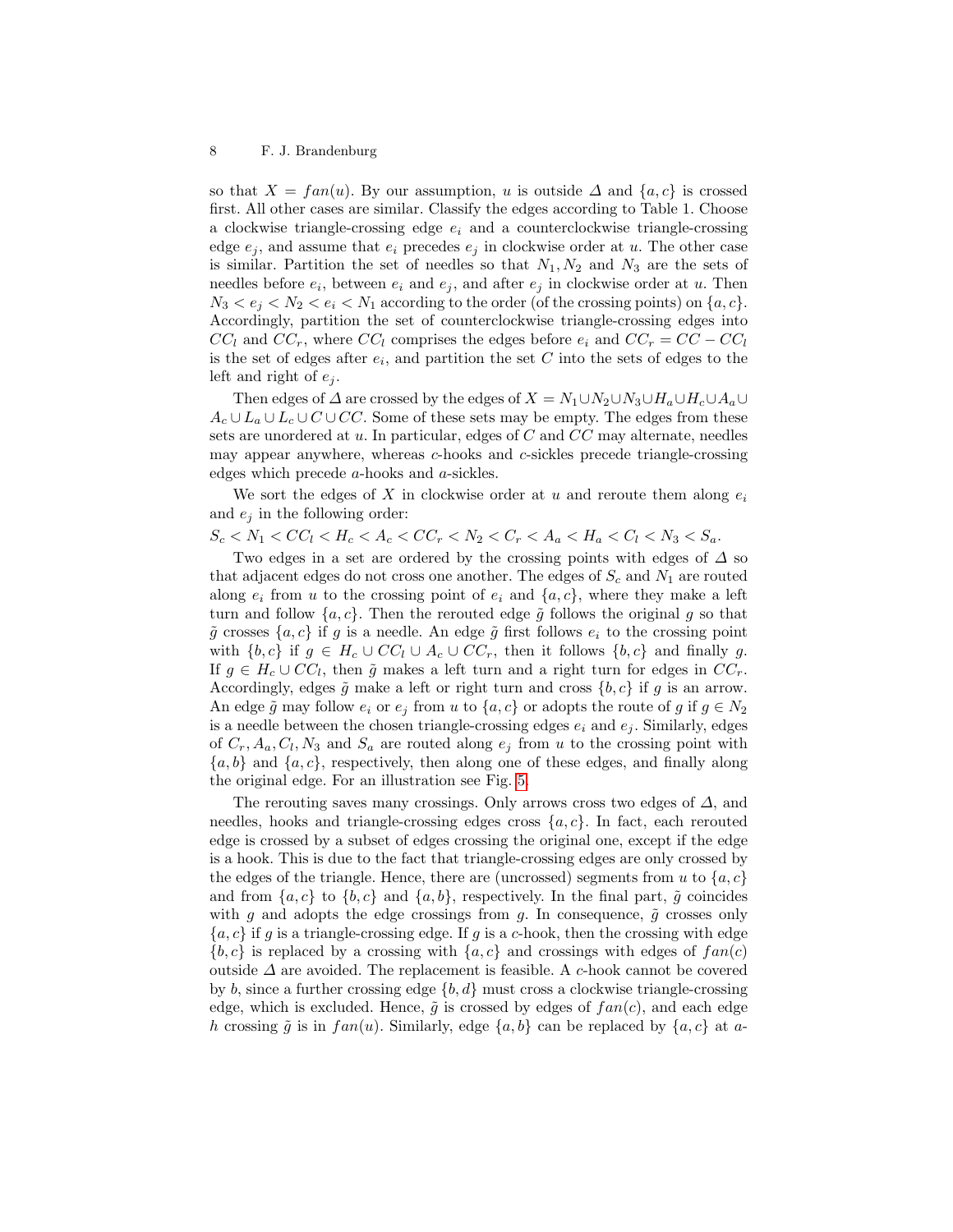hooks. The other rerouted edges adopt the crossings from the final part, so that new triangle-crossings cannot be introduced. Topological simplicity is preserved, since the bundle of edges is well-ordered, and two edges cross at most once, since there are segments from u to  $\{a, c\}$  and between  $\{a, c\}$  and  $\{b, c\}$  and  $\{a, b\}$ , respectively.

In consequence, triangle-crossings of  $\Delta$  are avoided, there are no new trianglecrossings, and the obtained embedding is adjacency-crossing.  $\Box$ 

The rerouting technique of Lemma [1](#page-6-2) widely changes the order of the edges of  $fan(u)$  and it avoids many crossings. It is possible to restrict the rerouting to triangle-crossing edges so that they cross only a single edge of the triangle. Therefore consider two consecutive crossing points of clockwise triangle crossing edges or c-arrows and  $\{b, c\}$ , and reroute the counterclockwise crossing edges crossing  ${b, c}$  in the sector along one of the bounding edges. Accordingly, proceed with clockwise triangle-crossing edges and sectors of  $\{a, b\}$ . Thereby hooks, sickles and arrows remain unchanged.

From now on, we assume that all triangle-crossing edges cross clockwise. We wish to reroute them along an  $a$ -arrow,  $a$ -hook or  $a$ -sickle if such an edge exists. This is doable, but we must take a detour if the edge is covered by b or c.

<span id="page-8-0"></span>**Lemma 2.** Suppose there is an adjacency crossing embedding  $\mathcal{E}(G)$  and a triangle  $\Delta$  is crossed by clockwise triangle-crossing edges. If there are an a-hook, an a-arrow or an a-sickle, then some edges are rerouted so that  $\tilde{q}$  crosses only one edge of  $\Delta$  if q is a triangle-crossing edge of  $\Delta$ , and there are no new trianglecrossings.

*Proof.* Our target is edge  $\{a, b\}$  of  $\Delta = (a, b, c)$ , where the crossing edges are ordered from a to the left to b. Then a-hooks and a-sickles are to the left of all triangle-crossing edges, whereas a-arrows are interspersed. Edge  $\{a, b\}$  is covered by  $u$ .

Let  $f = \{u, w\}$  be the rightmost edge among all a-hooks, a-arrows, and asickles. First, if f is an a-hook, then reroute all edges q crossing  $\{a, b\}$  to the right of f in a bundle from u to  $\{a, b\}$  along the outside of f, see Fig. [6\(a\).](#page-10-0) Since f is rightmost, edge q is triangle-crossing. Then  $\tilde{q}$  makes a right turn and follows  ${a, b}$  and finally it follows g. Thereby,  $\tilde{g}$  crosses  ${a, b}$ . Let F be the set of edges in the sector between  $\{a, b\}$  and  $\{a, c\}$  that cross f, i.e., outside  $\Delta$ . Then  $\tilde{q}$  is crossed by the edges of F and also by  $\{a, b\}$ . Each crossing edge is in  $fan(a)$  and is uncovered or covered by u. It cannot be covered by the other endpoint w of  $f$ , since w is inside  $\Delta$  and any edge  $\{w, w'\}$  crossing an edge  $\{a, d\} \in F$  must cross  ${a, b}$ ,  ${a, c}$  or a triangle-crossing edge, which is excluded, since it enforces an independent crossing. Thus  $\tilde{g}$  is only crossed by edges of  $fan(a)$ , and  $\tilde{g}$  can be added to the fan of edges of  $fan(u)$  that cross such edges. Hence, all introduced crossings are fan-crossings, as Fig. [6\(b\)](#page-10-1) shows.

We would like to proceed accordingly if  $f$  is an  $a$ -sickle and reroute trianglecrossing edges along the outside of f from u to  $\{a, b\}$ . However, f may be crossed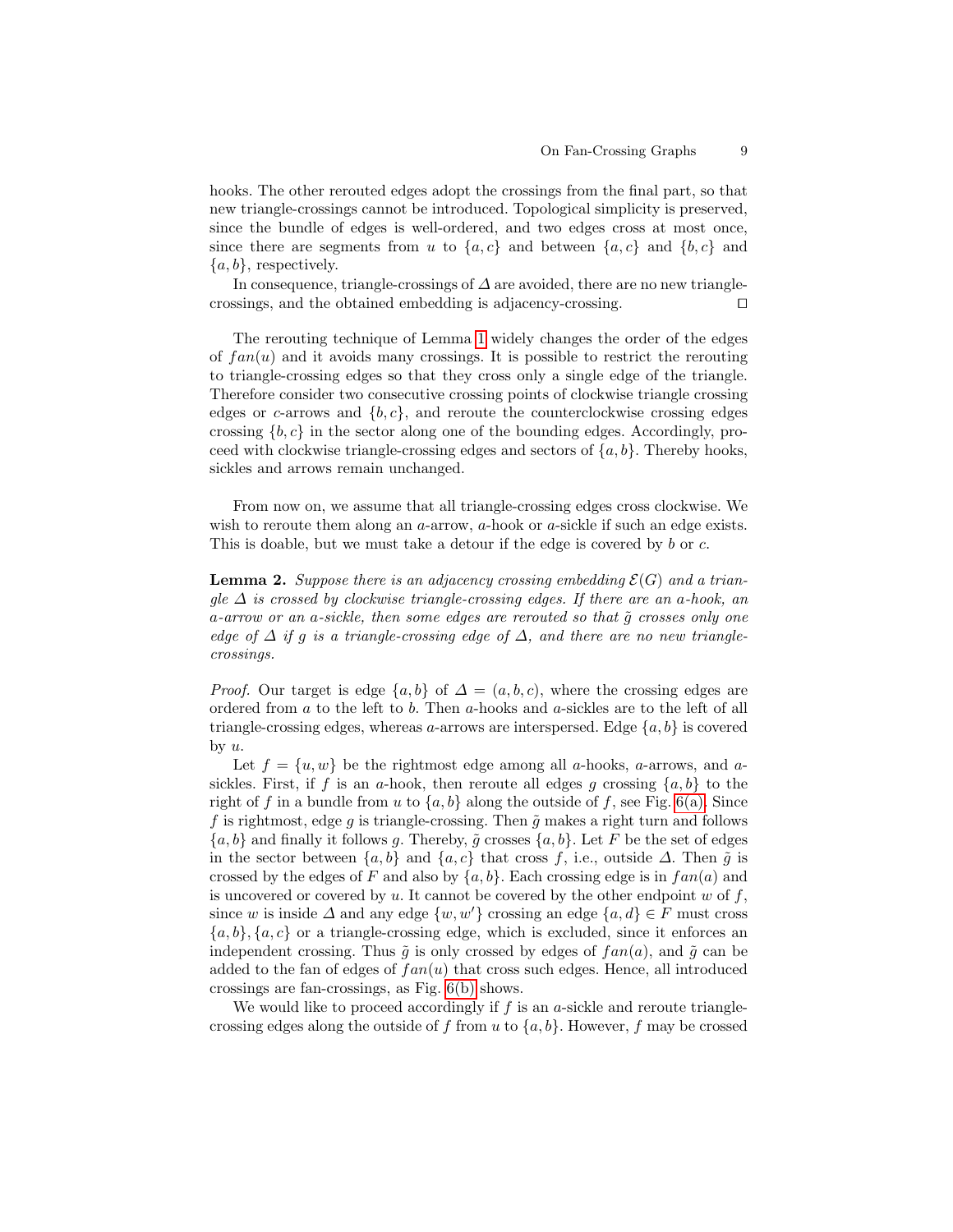by edges  $\{a, d\}$  that are covered by w, as shown in Fig. [7\(a\).](#page-10-2) Then a rerouted edge along f introduces an independent crossing. We take another path.

Let the a-sickle  $f = \{u, w\}$  cross  $\{a, b\}$  in  $p_1$  and  $\{a, c\}$  in  $p_2$ , see Fig. [7\(a\).](#page-10-2) Let H be the set of edges that cross  $\{a, c\}$  between the first triangle-crossing edge  $e_1$  and f including f. Now we reroute all edges  $h \in H$  and all trianglecrossing edges g so that they first follow  $e_1$  from u to  $\{a, c\}$ , then  $\{a, c\}$ , where the edges  $\tilde{h}$  branch off and and follow h. If g is a triangle-crossing edge, then  $\tilde{g}$ crosses  $\{a, c\}$  at  $p_2$ , and then follows  $f, \{a, b\}$ , and finally g, see Fig. [7\(b\).](#page-10-3)

The rerouted edges are uncrossed from u to their crossing point with  $\{a, c\}$ . Hence, each edge h is crossed by a subset of edges that cross h for  $h \in H$ . Let F be the set of edges crossing f in the sector between  $p_1$  and  $p_2$ . Since f is covered by a, these edges are incident to a. Now  $\tilde{g}$  is crossed by  $\{a, c\}$  and by the edges of F if q is triangle-crossing, so that  $\tilde{q}$  is crossed by edges of  $fan(a)$ . Each edge  $h \in F$  is in  $fan(u)$ , since it crosses  $f = \{u, w\}$  and it cannot be covered by w. Otherwise, it must be crossed by another edge  $\{w, w'\}$ . However, w is outside  $\Delta$  and  $\{w, w'\}$  must cross  $\{a, c\}$  or  $\{a, b\}$  or a triangle-crossing edge, which introduces an independent crossing. Hence,  $\tilde{g}$  can be added to the fan of edges at  $u$  that cross  $h$  so that there is a fan-crossing.

We proceed similarly if  $f = \{u, w\}$  is an a-arrow, see Fig. [8.](#page-10-4) Reroute all edges g that cross  $\{a, c\}$  to the right of the leftmost triangle-crossing edge  $e_1$  including  $e_1$ . Then g is triangle-crossing or an a-arrow. Route  $\tilde{g}$  from u to  $\{a, c\}$  along the first edge that crosses  $\{a, c\}$  and is covered by c, then along  $\{a, c\}$  to the crossing point with f, then along f and finally along  $q$ . Then there is a segment from  $u$ to the crossing with  $\{a, c\}$ . In the sector between  $\{a, c\}$  and  $\{a, b\}$ ,  $\tilde{q}$  is crossed by the edges of  $fan(a)$  that cross f in this sector. If g is a triangle-crossing edge, then  $\tilde{g}$  is not crossed by further edges, whereas  $\tilde{g}$  adopts the crossings with further edges incident to a outside  $\Delta$  if g is an a-arrow.

Now,  $\tilde{g}$  is crossed by a subset of edges that cross g if g is an a-arrow, since f is the rightmost  $a$ -arrow. If  $g$  is a triangle-crossing edge, then the edges crossing  $\tilde{q}$  are incident to a, and each crossing edge is incident to u. It cannot be incident to or covered by the other endpoint e of f, since w is outside  $\Delta$  and the edges crossing  $\tilde{g}$  are inside, and and no further edge  $\{w, w'\}$  with  $w' \neq u$  can cross  ${a, b}$ ,  ${a, c}$ , or a triangle-crossing edge. Hence, there is a fan-crossing,  $\tilde{g}$  crosses only one edge of  $\Delta$  if g is triangle-crossing, and there are no new triangle- $\Box$ crossings.

The existence of an a-hook, a-sickle or a-arrow implies that edge  $\{a, b\}$  is covered by u. By symmetry, we can reroute all triangle-crossing edges, if there are a-hooks, a-sickles or a-arrows from the viewpoint of vertex v inside  $\Delta$ . Then  ${a, c}$  is covered by v. For example, an arrow from v first crosses  ${a, b}$  and then  ${b, c}$  so that vertex b is enclosed and triangle-crossing edges are rerouted along the outer side of the arrow. It remains to consider the case without such edges. Then there are only triangle-crossing edges, needles (from  $u$  and from  $v$ ), c-hooks, c-arrows, and c-sickles.

<span id="page-9-0"></span>**Lemma 3.** Suppose there is an adjacency crossing embedding  $\mathcal{E}(G)$  and a triangle  $\Delta = (a, b, c)$  is crossed by clockwise triangle-crossing edges. If there are no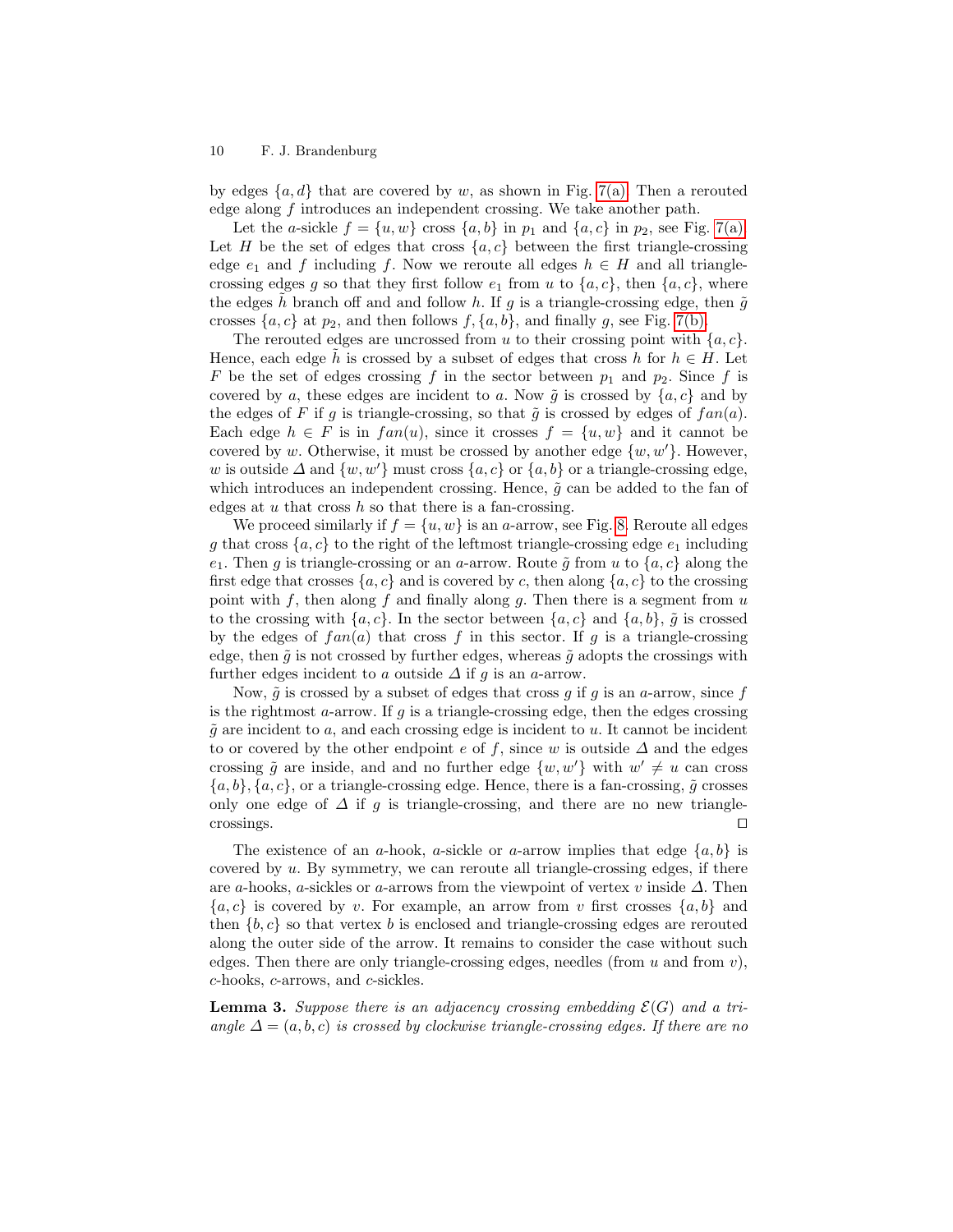<span id="page-10-1"></span><span id="page-10-0"></span>

Fig. 6. (a) An a-hook (drawn blue and dashed) and triangle-crossing edges which (b) are rerouted along the a-hook.

<span id="page-10-3"></span><span id="page-10-2"></span>

Fig. 7. An a-sickle and triangle-crossing edges (a) before and (b) after the edge rerouting.



<span id="page-10-4"></span>Fig. 8. An *a*-arrow and triangle-crossing edges (a) before and (b) after the edge rerouting.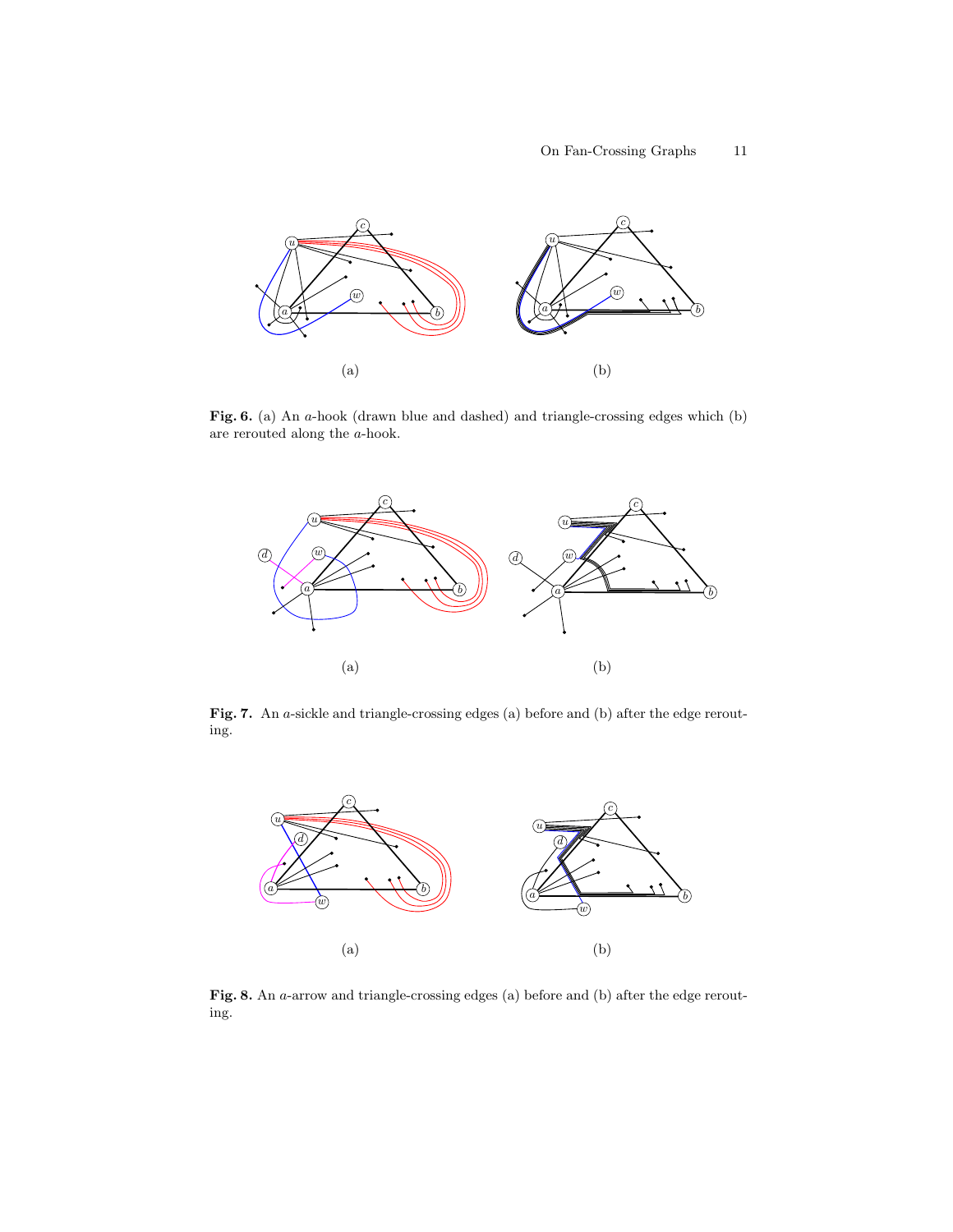a-hooks, a-arrows and a-sickles and edges  $\{a, c\}$  and  $\{b, c\}$  are not covered by v, then edge  $\ell = \{a, b\}$  can be rerouted so that  $\ell$  does not cross the rerouted edge, and there are no new triangle-crossings. Similarly, reroute  $\{a, c\}$  if  $\{b, c\}$  is not covered by u and there are no a-hooks, a-arrow and a-sickles from the viewpoint of v.

Proof. Besides one or more clockwise triangle-crossing edges there are only needles, c-hooks, c-arrows and c-sickles. We cannot route the triangle-crossing edges along the edges of  $\Delta$ , since vertices a and b may be incident to "fat edges", that are explained in Section [3,](#page-12-0) and prevent a bypass. Therefore, we reroute  $\{a, b\}$ . Similarly, we reroute  $\{a, c\}$  if  $\{a, b\}$  and  $\{b, c\}$  are not covered by u, and both ways may be possible.

If  $\{u, b\}$  is an edge of G, then it crosses  $\{a, c\}$  and we take  $f = \{u, b\};$ otherwise let f be the first edge crossing both  $\{a, c\}$  in  $p_1$  and  $\{b, c\}$  in  $p_2$ . Then f is covered by c and is a triangle-crossing edge or a c-arrow. There is a segment from u to  $p_1$ , from  $p_1$  to  $p_2$ , and from  $p_2$  to b. Other edges incident to c cannot cross  $f$ , since  $f$  is triangle-crossing or is protected from  $c$  by a triangle-crossing edge, and the final part along  $\{b, c\}$  is uncrossed, because f is the first edge crossing  ${b, c}$  from b.

Reroute  $\ell = \{a, b\}$  so that  $\ell$  first follows  $\{a, c\}$  from a to  $p_1$ , then f to  $p_2$  and finally  $\{b, c\}$  to b. If  $f = \{u, b\}$ , then  $p_2$  and b coincide. Let N be the set of edges crossing  $\{a, c\}$  in the segment from a to  $p_1$ . Then N consists of needles so that  $N = N_c \cup N_a$ , where a needle  $n \in N_c$  is covered by c and a needle  $n \in N_a$  is uncovered or covered by a. The needles in  $N_c$  cross  $\{a, c\}$  before the needles of  $N_a$ . In fact, if an edge  $\{x, y\}$  other than  $\{a, c\}$  crosses a needle  $n \in N$ , then  $\{x, y\}$ is outside  $\Delta$  if  $n \in N_c$ . If  $\{x, y\}$  crosses n inside  $\Delta$ , then  $n \in N_a$ , since further edges incident to c cannot enter the interior of  $\Delta$  below the triangle-crossing edges.

Now  $\ell$  is crossed by the edges of N. Note that there are no crossings of  $\ell$  in the second part along f and in the third part along  ${b, c}$ . Since the edges of N are incident to a,  $\tilde{\ell}$  is crossed by edges  $fan(a)$ . In return, consider an edge h crossing some needle  $n = \{u, w\} \in N$ . Then n and may be covered by a or by c so that  $h = \{a, d\}$  or  $h = \{d, d\}$ . If h is not covered by c, we are done, since we can add  $\ell = \{a, b\}$  to the fan of edges of  $fan(a)$  crossing n.

However, there is a conflict if n is covered by c, as shown in Fig. [9\(a\).](#page-12-1) Then there are needles  $\{u, w_1\}, \ldots, \{u, w_s\}$  and edges  $\{c, z_1\}, \ldots, \{c, z_t\}$  for some  $s, t \geq$ 1 so that each  $\{u, w_i\}$  is crossed by some  $\{c, z_i\}.$ 

We resolve the conflict by rerouting the needles in advance, so that needles of  $N_c$  are no longer covered by c, see Fig. [9\(b\).](#page-12-2) Reroute each needle  $\tilde{n}$  from u to  $p_1$  along f, then along  $\{a, c\}$ , and finally along n. Then there is a segment from u to the crossing point with  $\{a, c\}$  so that  $\tilde{n}$  is only crossed by a subset of edges that cross g. Thereafter, there are no needles covered by c, and we are done.  $\Box$ 

We can now show that triangle-crossings can be avoided.

<span id="page-11-0"></span>Theorem 1. Every adjacency-crossing graph is fan-crossing.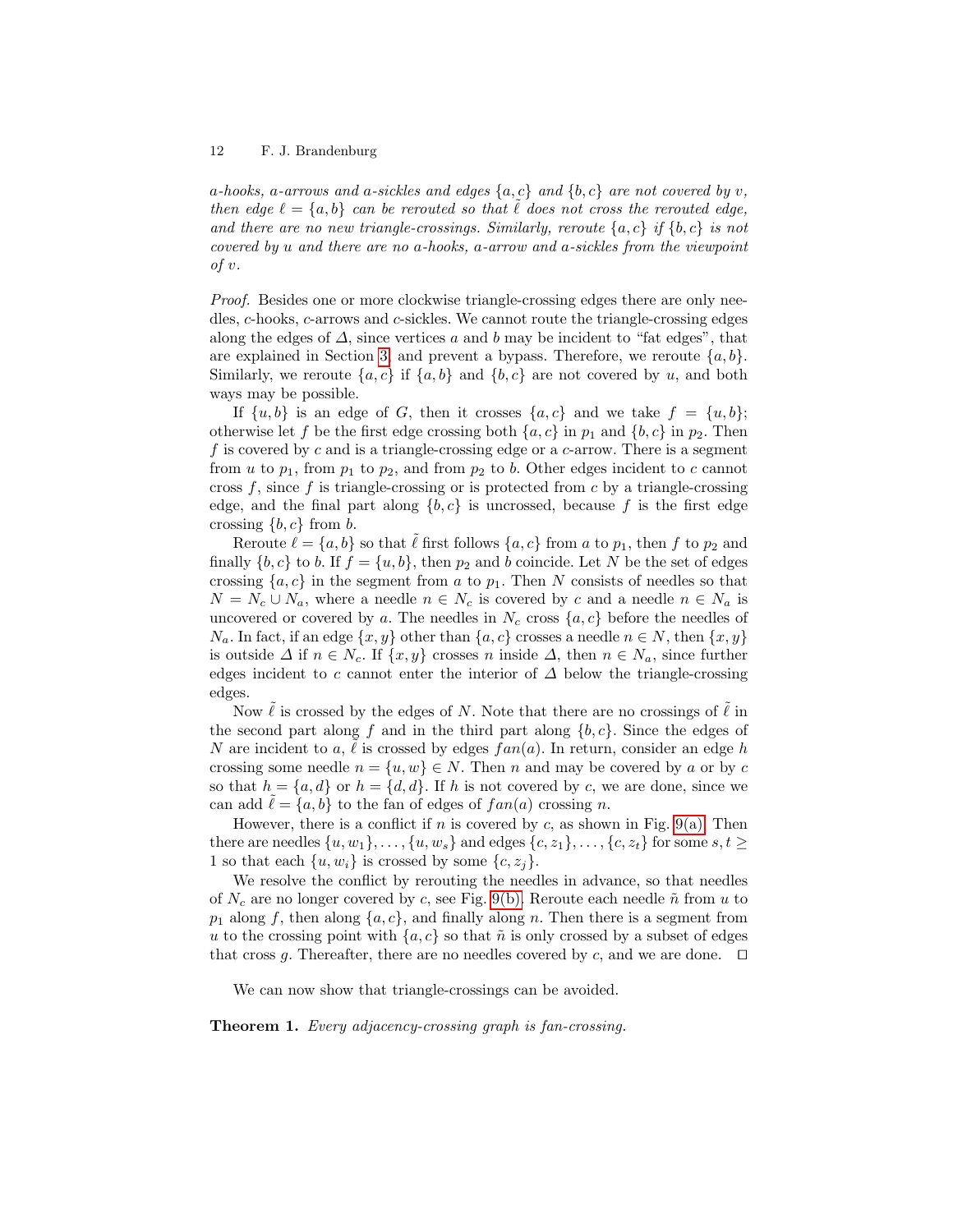<span id="page-12-2"></span><span id="page-12-1"></span>

Fig. 9. A triangle-crossing (a) with a needle covered by vertex  $c$  that introduces configuration II and an edge rerouting that avoids triangle-crossing edges.

*Proof.* Let  $\mathcal{E}(G)$  be an adjacency-crossing embedding of a graph G and suppose that there are triangle crossings. We remove them one after another and first consider all triangles with triangle-crossing edges in both directions (Lemma [1\)](#page-6-2), then the triangles with a-hooks, a-arrows or a-sickles (Lemma [2\)](#page-8-0), and finally those without such edges (Lemma [3\)](#page-9-0). Each step removes a crossed triangle and does not introduce new ones. Hence, the resulting embedding is fan-crossing.  $\Box$ 

# <span id="page-12-0"></span>3 Fan-Crossing and Fan-Planar Graphs

In this Section we assume that embeddings are fan-crossing so that independent crossings and triangle-crossings are excluded. Fan-planar embeddings also exclude configuration II [\[11\]](#page-18-3). An instance of configuration II consists of the fancrossing embedding of a subgraph C induced by the vertices of an edge  $e = \{u, v\}$ and of all edges  $\{t, w\}$  crossing e, where e is crossed from both sides, as shown in Fig. [2\(a\).](#page-2-0) We call e the base and its crossing edges the fan of C, denoted  $fan(C)$ . Since  $e$  is crossed from both sides, it it crossed at least twice, and therefore it is covered by t. It may be crossed by more than two edges. Hence, an edge is the base of at most one configuration, but a base may be in the fan of another configuration. Each edge g of  $fan(C)$  is uncovered or is covered by exactly one of  $u$  and  $v$ . It may cross several base edges so that it is part of several configurations. An edge of  $fan(C)$  is said to be *straight* if it crosses e from the left and curved if it crosses e from the right. Then an instance of configuration II has at least a straight and a curved edge. Moreover, exactly one of  $u$  and  $v$  is inside a cycle with edge segments of a curved edge, the base, and a straight edge. For convenience, we assume that  $u$  is inside the cycle and curved edges are *left curves.* Right curves enclose  $v$  and both left and right curves are possible. However, if there are left and right curves, then curves in one direction can be rerouted.

For convenience, we augment the embedding and assume that for every instance C of configuration II there are edges  $\{t, u\}$  and  $\{t, v\}$ . If these edges do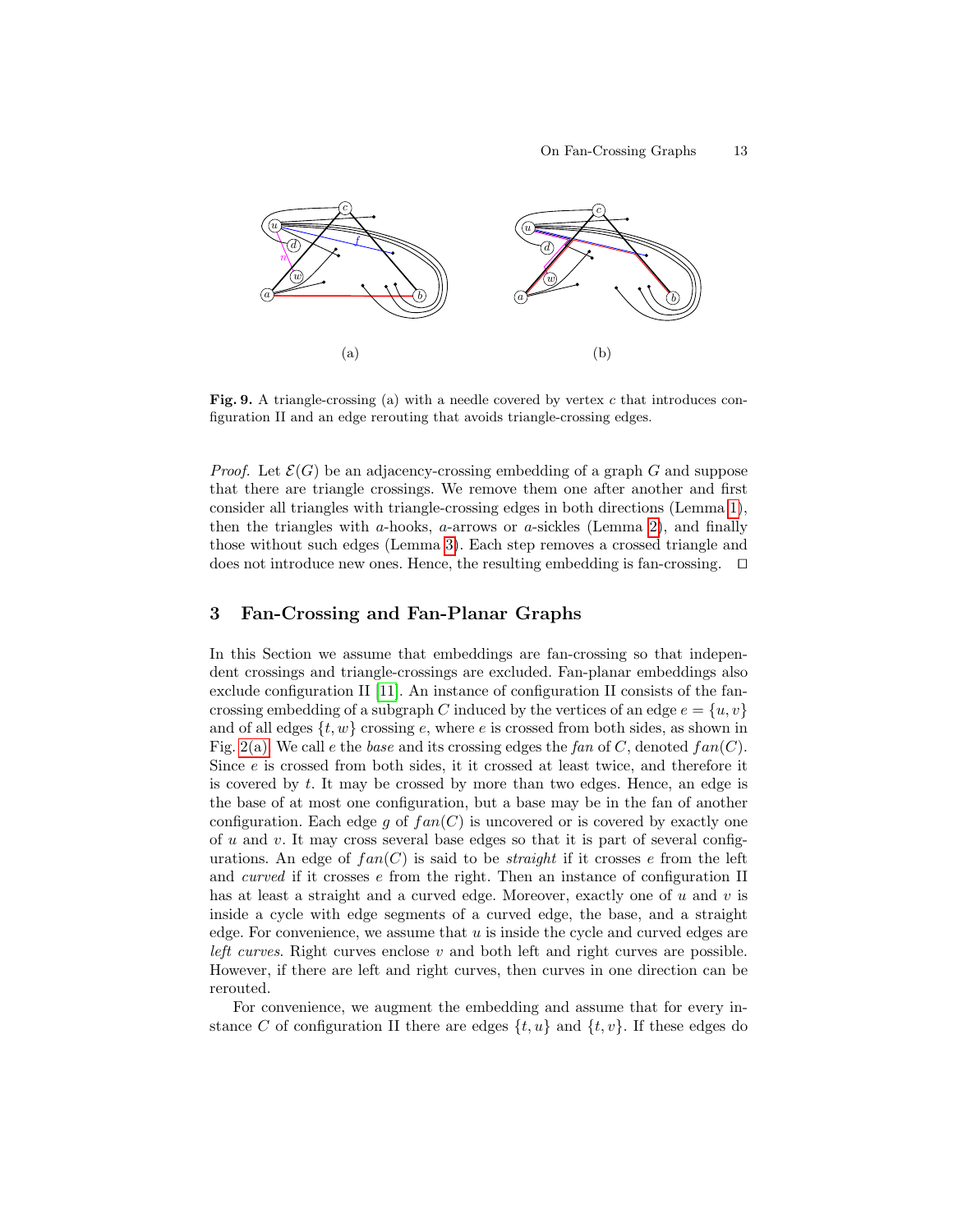not exist, they can be added. Therefore, route  $\{u, t\}$  along the first left curve f from u to the first crossing point with an edge g of  $fan(u)$  and then along g. Then f is uncovered or covered by u and  $\{t, u\}$  is uncrossed, or f is covered by v and  $\{t, u\}$  is covered by v or is uncovered. Accordingly,  $\{t, v\}$  follows the rightmost edge crossing e and the first crossed edge of  $fan(v)$ . The case with right curves is similar. Hence, we can assume that there is a triangle  $\Delta = (t, u, v)$ associated with C.

There are some cases in which configuration II can be avoided by an edge rerouting. A special one has been used in Lemma [3](#page-9-0) in which the straight edge is crossed by a triangle-crossing edge. However, there is a case in which configuration II is unavoidable.

<span id="page-13-0"></span>**Lemma 4.** If a straight edge s of an instance  $C$  of configuration II is uncovered or is covered by u, then the left curves g to the left of s can be rerouted so that  $\tilde{q}$  does not cross the base. The edge rerouting does not introduce new instances of configuration II.

*Proof.* We reroute each edge g to the left of s so that  $\tilde{g}$  first follows s from t to the crossing point with the first edge f of  $fan(u)$  that crosses both g and s. Then  $\tilde{q}$  follows f and finally g. If g is a straight edge, then  $f = \{u, v\}$ , which is crossed. See Fig. [10](#page-14-0) for an illustration. If g is a left curve, then  $\tilde{g}$  is only crossed by the edges of  $fan(u)$  that cross s in the sector between  $\{u, t\}$  and f, and by the edges that cross g in the sector from f to the endpoint. All edges are in  $fan(u)$ and  $\{u, v\}$  is not crossed by  $\tilde{g}$ . Each edge h that is crossed by  $\tilde{g}$  is crossed only once, since f is the first edge crossing q and s. If  $h \in fan(u)$  is crossed by  $\tilde{q}$  and g and h do not cross, then h crosses s and h is a straight edge for  $\tilde{g}$ . If there is a curved edge  $\{u, w\}$  crossing  $\tilde{q}$ , then  $\{u, w\}$  is also a curved edge for s. Hence,  $\tilde{q}$ can be added to that instance of configuration II. If g is a straight edge, then  $\tilde{g}$ is crossed by a subset of edges that cross q, since each edge of  $fan(u)$  crossing s in the sector between  $\{u, t\}$  and  $\{u, v\}$  must cross q. Hence there are no more edge crossings and instances of configuration II.  $\Box$ 

In consequence, we can remove instances of configuration II in which there are left curves, right curves and straight edges, since Lemma [4](#page-13-0) either applies to the left or to the right curves. Lemma [4](#page-13-0) cannot be used if left curves are to the right of straight edges, since the left curves may be covered by  $v$  and the straight edges by  $u$ . Then configuration II may be unavoidable using a construction similar to the one of Theorem [2.](#page-14-1)

A left curve  $g = \{t, x\}$  is semi-covered by u if it is only crossed by an edge  ${u, w}$  in the sector between  ${u, t}$  and  ${u, v}$ . Thus the crossing edge is inside the triangle  $\Delta = (t, u, v)$ . Accordingly, a straight edge  $h = \{t, y\}$  is semi-covered by v if each edge  $\{v, w\}$  with  $w \neq u$  crosses h in the sector between  $\{v, t\}$  and  $\{v, u\}$ , i.e., outside  $\Delta$ .

A semi-covered edge is covered, but not conversely. A covered left curve that is not semi-covered is crossed by edges of  $fan(u)$  in the sector between  $\{t, v\}$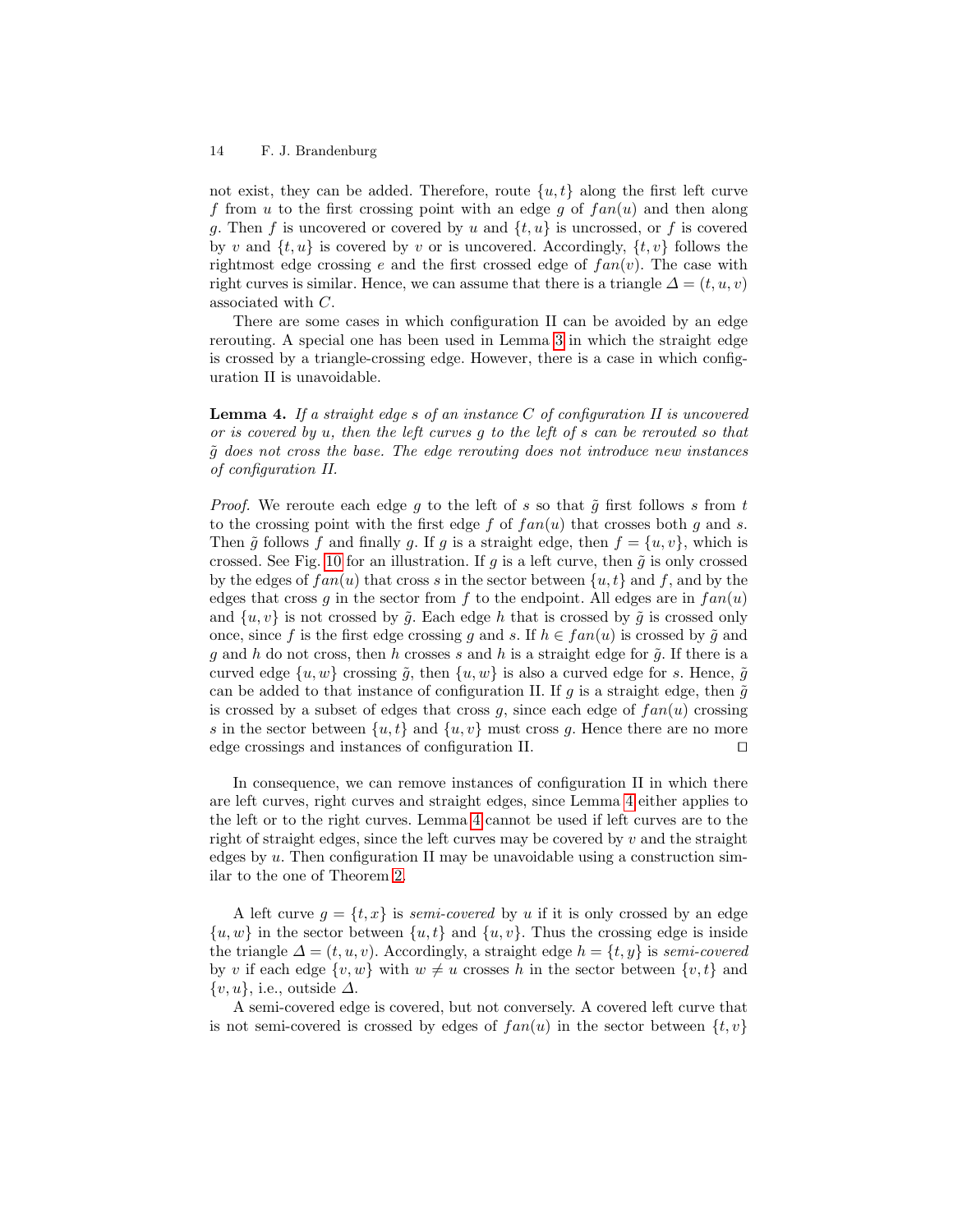

<span id="page-14-0"></span>Fig. 10. An instance of configuration II with (a) a straight edge  $s$  covered by  $u$  and left curves to its left and (b) rerouting the edges crossing  $\{u, v\}$  to the left of s.

and  $\{t, u\}$  in clockwise order, i.e., outside the triangle  $(t, u, v)$ . Similarly, a semicovered straight edge may be crossed by edges of  $fan(v)$  inside the triangle. Thus a semi-covered left curve consists of a segment from  $u$  to the crossing with  $\{u, v\}$  and a semi-covered straight edge is uncrossed inside  $\Delta$ . These segments are good for routing other edges.

Lemma 5. If there is a semi-covered straight (curved) edge, then all curved (straight) edges can be rerouted such that they do not cross the base, so that configuration II is avoided.

Proof. We proceed as in Lemmas [1](#page-6-2) and [2](#page-8-0) and reroute all straight and curved edges in a bundle along the semi-covered edge f from t to the base  $\{u, v\}$ , where they make a left or right turn, follow the base and finally their original. If  $f$  is straight (curved), then the curved (straight) edges do not cross the base. Each rerouted edge  $\tilde{g}$  is only crossed by a subset of edges that cross  $g$ , since the part of  $\tilde{g}$  is uncrossed until it meets g.

Next, we construct graph  $M$  in which configuration II is unavoidable. Graph M has fat and ordinary edges. A *fat edge* consists of  $K_7$ . In fan-crossing graphs, a fat edge plays the role of an edge in planar graphs. It is impermeable to any other fat or ordinary edge. This observation is due to Binucci et al. [\[5\]](#page-18-2) who proved the following:

**Lemma 6.** For every fan-crossing embedding of  $K_7$  and every pair of vertices u and v there is a path of segments in which at least one endpoint is a crossing point. Thus, each pair of vertices is connected if the uncrossed edges are removed.

<span id="page-14-1"></span>There are (at least) three fan-crossing embeddings of  $K_7$  with  $K_5$  as in Figs. [4\(](#page-4-2)a-c) and two vertices in the outer face, see Fig. [11.](#page-15-0) The embeddings in Figs. [4\(](#page-4-2)d) and 4(e) cannot be extended to a fan-crossing embedding of  $K_7$  by adding two vertices in the outer face.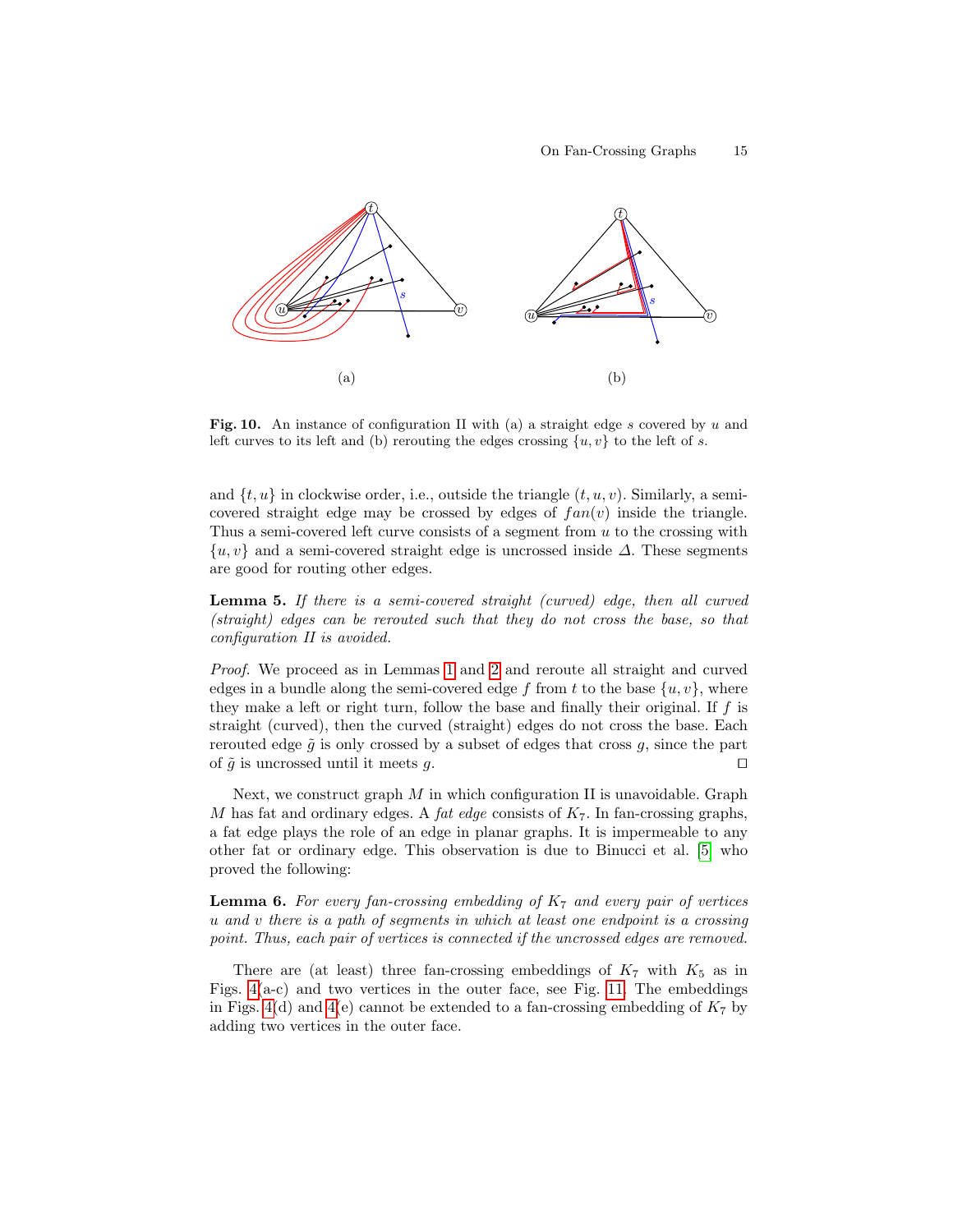

<span id="page-15-0"></span>**Fig. 11.** Different fan-crossing embeddings of  $K_7$  that are obtained from different embeddings of  $K_5$  by adding two vertices in the outer face

**Theorem 2.** There are fan-crossing graphs that are not fan-planar. In other words, configuration II is unavoidable.

*Proof.* Consider graph M from Fig. [12](#page-16-0) with fat edges representing  $K_7$  and ordinary ones. Up to the embedding of the fat edges, graph M has a unique fan-crossing embedding. This is due to the following fact.

There is a fixed outer frame consisting of two 5-cycles with vertices  $U =$  $\{t', v', y', a', b', t, v, y, a, b\}$  and fat edges. If fat edges are contracted to edges or regarded as such, this subgraph is planar and 3-connected and as such has a unique planar embedding. By a similar reasoning,  $M[U]$  has a fixed fan-crossing embedding up to the embeddings of  $K<sub>7</sub>$ . There are two disjoint 5-cycles, since fat edges do not admit a penetration by any other edge. Hence, the edges  $\{t, y\}$ and  $\{b, v\}$  must be routed inside a face of the embedding of  $M[U]$ , and they cross. Consider the subgraph  $M[t, s, u, w, x, z]$  restricted to fat edges. Since vertex  $t$  is in the outer frame, it admits four fan-crossing embeddings with outer face  $(t, u, x, w, z)$ ,  $(t, u, x, z)$ ,  $(t, u, s)$ , and  $(t, s, z)$ , respectively. But the edges  $\{u, a\}, \{u, b\}, \{v, w\}$  and  $\{v, z\}$  exclude the latter three embeddings, since the edges on the outer cycle are fat edges and do not admit any penetration by another edge.

Edge  $\{u, a\}$  cannot cross  $\{t, y\}$ , since the latter is crossed by  $\{v, z\}$ . Hence,  $\{t, y\}$  is crossed by  $\{w, v\}$  and  $\{z, v\}$ . Finally, edge  $\{t, x\}$  must cross  $\{u, w\}$ . It cannot cross  $\{v, z\}$  without introducing an independent crossing. Hence, it must cross  $\{u, a\}, \{u, b\}, \{u, v\}$  and  $\{u, w\}.$ 

Modulo the embeddings of  $K_7$ , every fan-crossing embedding is as shown in Fig. [12](#page-16-0) in which  $\{u, v\}$  is crossed by  $\{t, x\}$  from the right and by  $\{t, y\}$  from the left and thus is configuration II. Hence, graph  $M$  is fan-crossing and not fan-planar.  $\square$ 

Theorems [1](#page-11-0) and [2](#page-14-1) solve a problem of my recent paper on beyond-planar graphs [\[6\]](#page-18-5). Let FAN-PLANAR, FAN-CROSSING, and ADJ-CROSSING denote the classes of fan-planar, fan-crossing, and adjacency-crossing graphs. Then Theorems [1](#page-11-0) and [2](#page-14-1) show: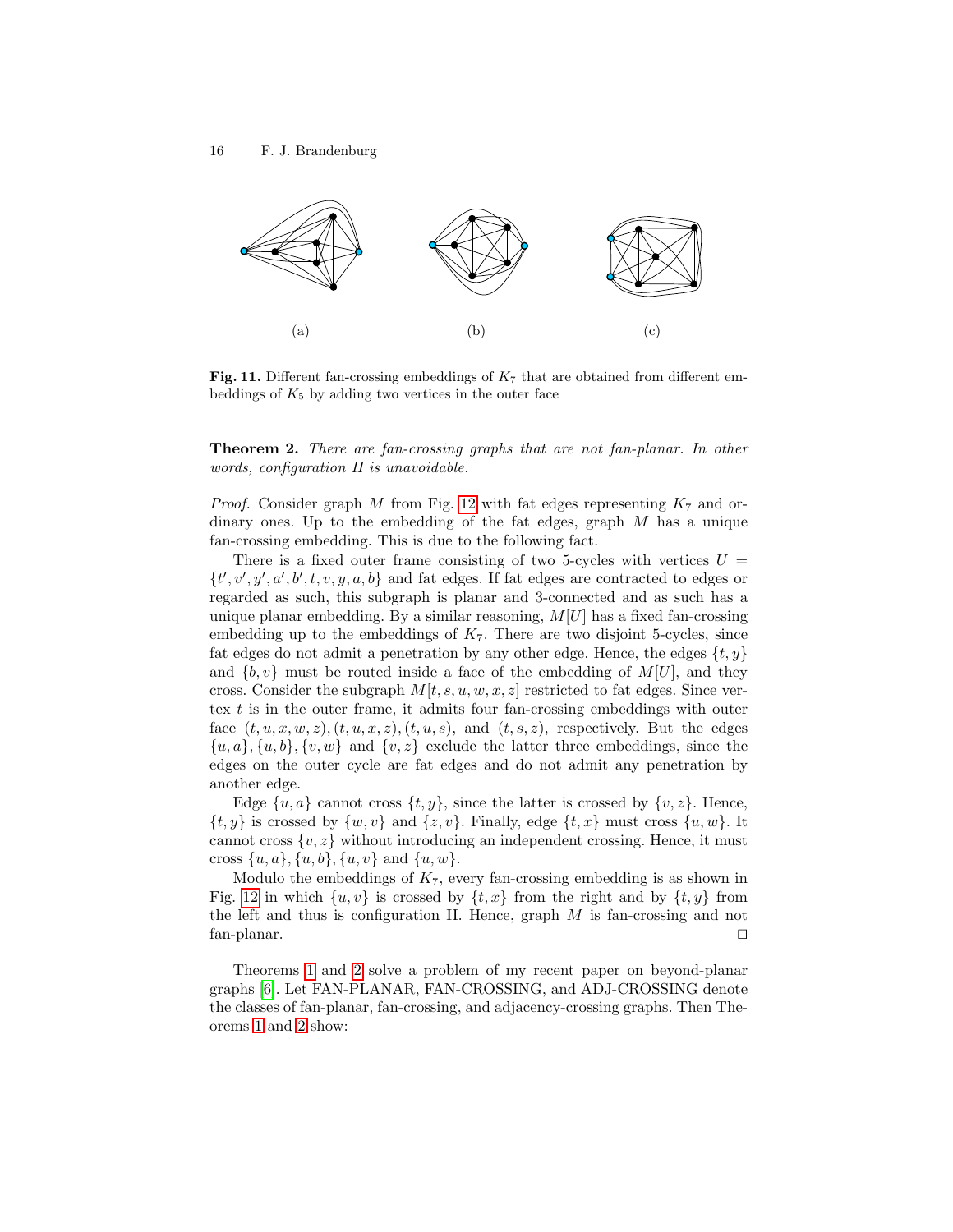

<span id="page-16-0"></span>**Fig. 12.** Graph M with fat edges representing  $K_7$  and an unavoidable configuration II

#### Corollary 1.  $FAN-PLANAR \subset FAN-CROSSING = ADJ-CROSSING$ .

Kaufmann and Ueckeredt [\[11\]](#page-18-3) have shown that fan-planar graphs of size  $n$ have at most  $5n - 10$  edges, and they posed the density of fan-crossing and adjacency-crossing graphs as an open problem.

**Theorem 3.** For every adjacency-crossing graph G there is a fan-planar graph  $G'$  on the same set of vertices and with the same number of edges.

*Proof.* By Theorem [1](#page-11-0) we can restrict ourselves to fan-crossing graphs. Let  $\mathcal{E}(G)$ be a fan-crossing embedding of  $G$  and suppose there is an instance of configuration II in which the base  $\{u, v\}$  is crossed by  $\{t, x\}$  from the right and by  $\{t, y\}$ from the left, or vice-versa.

Augment  $\mathcal{E}(G)$  and add edges  $\{u, w\}$  if they are fan-crossing and do not cross both  $\{t, x\}$  and  $\{t, y\}$ , and similarly, add  $\{v, w\}$ . Consider the cyclic order of edges or neighbors of u and v starting at  $\{u, v\}$  in clockwise order. Let a and b be the vertices encountered first. Vertices a and b exist, since a precedes x and b precedes y, where  $x = a$  or  $b = y$  are possible. Then a and b are both incident to both u and v and there are two faces  $f_1$  and  $f_2$  containing a common segment of  $\{u, v\}$  and a and b, respectively, on either side of  $\{u, v\}$ . Otherwise, further edges can be added that are routed close to  $\{u, v\}$  and are crossed either by edges of  $fan(t)$  that are covered by u or by v.

We claim that there is no edge  $\{a, b\}$  in  $\mathcal{E}(G)$ . Therefore, observe that the base is covered by t, so that  $\{a, b\}$  cannot cross  $\{u, v\}$ . Note that there is a triangle crossing if  $x = a$  and  $b = y$  and  $\{u, v\}$  crosses  $\{a, b\}$  with a triangle-crossing edge  $\{u, v\}$ . Edge  $\{a, b\}$  crosses neither  $\{t, x\}$  nor  $\{t, y\}$ . If a, b are distinct from x, y, then there is an independent crossing of  $\{t, x\}$  and  $\{t, y\}$ , respectively, by  ${a, b}$  and  ${u, v}$ . If  $a = x$ , then  ${t, x}$  and  ${x, b}$  are adjacent and do not cross and  $\{x, b\}$  and  $\{u, v\}$  independently cross  $\{t, y\}$  if  $b \neq y$ , and for  $b = y$ ,  $\{x, y\}$ and  $\{t, y\}$  cannot cross as adjacent edges.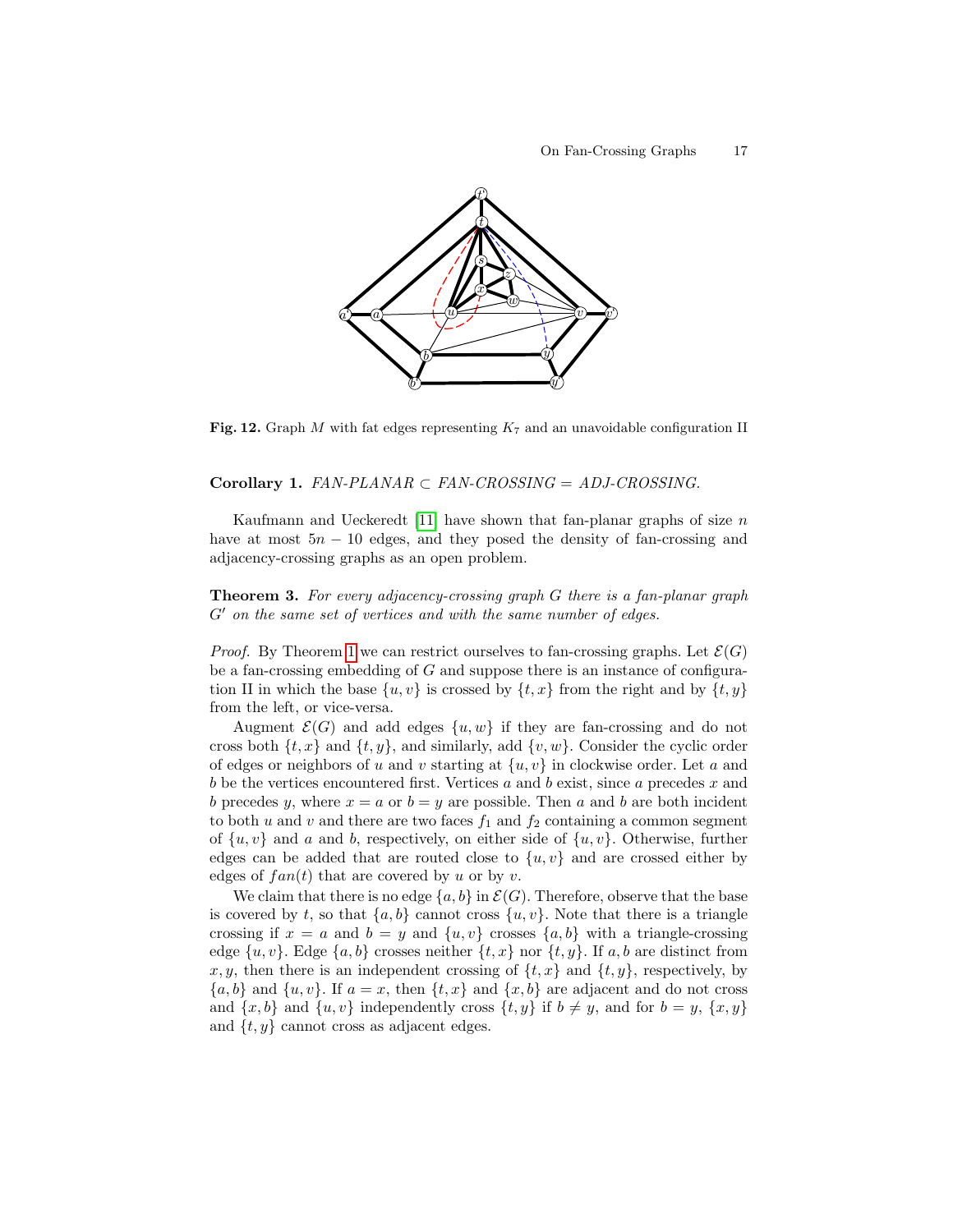However, after a removal of the base  $\{u, v\}$ , vertices a and b are in a common face and can be connected by an uncrossed edge  $\{a, b\}$ , which clearly cannot be part of another instance of configuration II.

Hence, we can successively remove all instances of configuration II and every time replace the base edge by a new uncrossed edge.  $\Box$ 

In consequence, we solve an open problem of Kaufmann and Ueckerdt [\[11\]](#page-18-3) on the density of fan-planar graphs and show that configuration II has no impact on the density.

Corollary 2. Adjacency-crossing and fan-crossing graphs have at most  $5n - 10$ edges.

# <span id="page-17-3"></span>4 Conclusion

We extended the study of fan-planar graphs initiated by Kaufmann and Ueckerdt [\[11\]](#page-18-3) and continued in [\[4,](#page-17-0) [5\]](#page-18-2) and clarified the situation around fan-crossings. We proved that triangle-crossings can be avoided whereas configuration II is essential for graphs but not for their density. Thereby, we solved a problem by Kaufmann and Ueckerdt [\[11\]](#page-18-3) on the density of adjacency-crossing graphs.

Recently, progress has been made on problems for 1-planar graphs [\[12\]](#page-18-0) that are still open for fan-crossing graphs, such as (1) sparsest fan-crossing graphs, i.e., maximal graphs with as few edges as possible  $[8]$  or  $(2)$  recognizing specialized fan-crossing graphs, such as optimal fan-crossing graphs with 5n-10 edges [\[7\]](#page-18-8).

In addition, non-simple topological graphs with multiple edge crossings and crossings among adjacent edges have been studied [\[2\]](#page-17-4), and they may differ from the simple ones, as it is known for quasi-planar graphs [\[3\]](#page-17-1). Non-simple fancrossing graphs have not yet been studied.

### 5 Acknowledgements

I wish to thank Christian Bachmaier for the discussions on fan-crossing graphs and his valuable suggestions.

### References

- <span id="page-17-2"></span>1. E. Ackerman, J. Fox, J. Pach, and A. Suk. On grids in topological graphs. Comput. Geom., 47(7):710–723, 2014.
- <span id="page-17-4"></span>2. E. Ackerman and G. Tardos. On the maximum number of edges in quasi-planar graphs. J. Comb. Theory, Ser. A, 114(3):563–571, 2007.
- <span id="page-17-1"></span>3. P. K. Agarwal, B. Aronov, J. Pach, R. Pollack, and M. Sharir. Quasi-planar graphs have a linear number of edges. *Combinatorica*,  $17(1):1-9$ , 1997.
- <span id="page-17-0"></span>4. M. A. Bekos, S. Cornelsen, L. Grilli, S. Hong, and M. Kaufmann. On the recognition of fan-planar and maximal outer-fan-planar graphs. Algorithmica, 79(2):401–427, 2017.